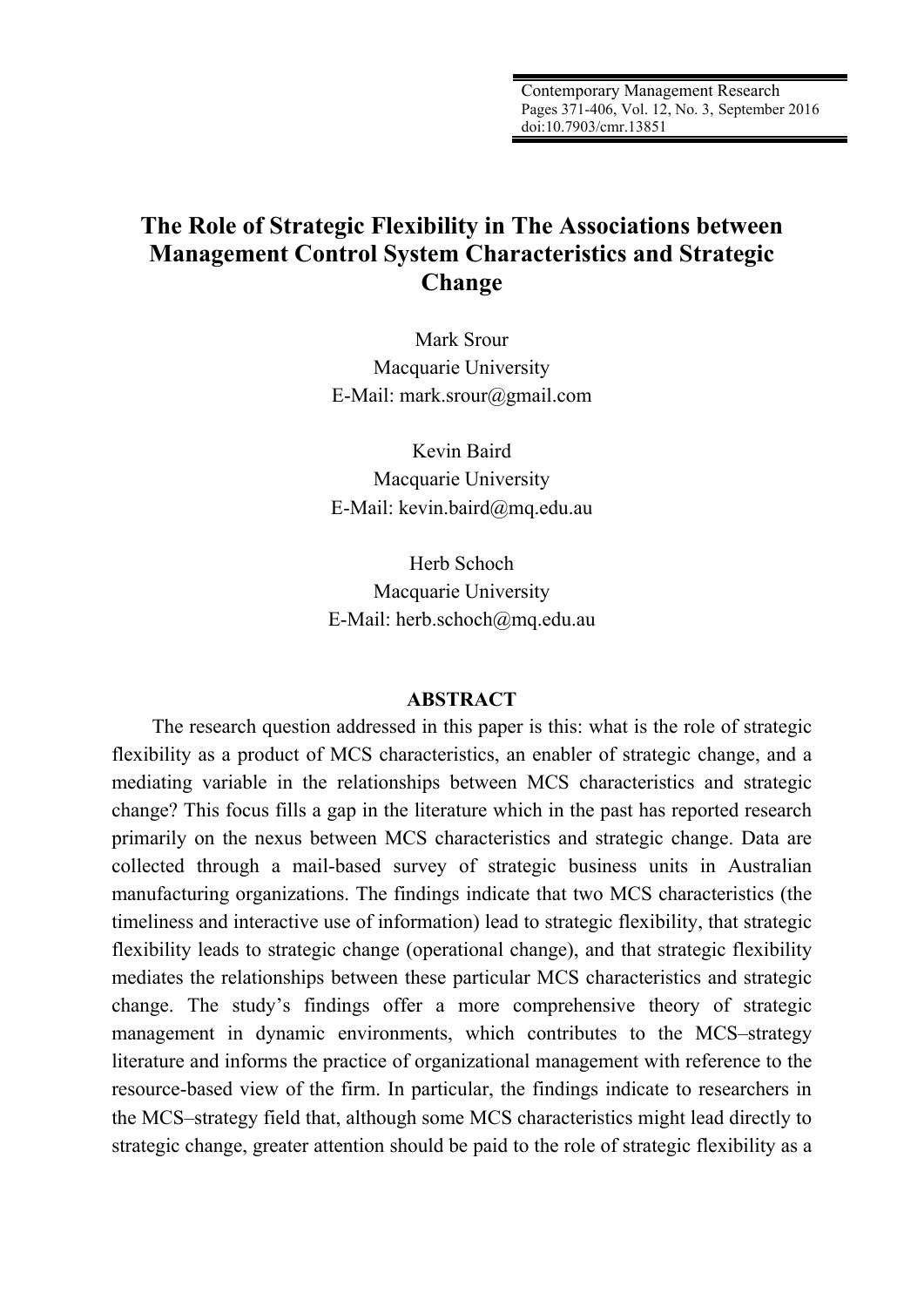product of MCS characteristics, an enabler of strategic change, and a mediator in the relationships between certain MCS characteristics and strategic change.

**Keywords:** Management Control Systems, Strategic Flexibility, Strategic Change

# **INTRODUCTION**

Organizations are facing omnipresent external pressure to continually reconsider their strategic positions and, whenever appropriate, engage in strategic change (Danneels, 2002). While researchers have considered how various organizational factors support organizational effectiveness in dynamic environments through the facilitation of strategic change (Chenhall and Langfield-Smith, 2003; Abernethy and Brownell, 1999; Simons 1995, 1994, 1991, 1990), scant attention has been given to the role of strategic flexibility in that facilitative process as a product of organizational factors and an enabler of strategic change. This study reconceptualizes the facilitative process by examining whether there is an interposition of strategic flexibility in the relationship between specific management control system (MCS) characteristics and strategic change. Specifically, the study examines the associations between MCS characteristics (information characteristics including the scope, timeliness, aggregation and integration of information, and the interactive use of information) and strategic flexibility and between strategic flexibility and strategic change and also explores whether strategic flexibility mediates the associations between specific MCS characteristics and strategic change. The study's findings indicate that two MCS characteristics (the timeliness and interactive use of information) lead to strategic flexibility, that strategic flexibility leads to strategic change (operational change), and that strategic flexibility mediates the relationships between these particular MCS characteristics and strategic change.

# **Strategic Change**

Some researchers have adopted a narrow view of strategic change as the practice of encompassing change in strategic positions along a strategy (prospector–defender) continuum (e.g., Naranjo-Gil and Hartmann, 2007; Abernethy and Brownell, 1999; Shortell and Zajac, 1990). However, this study recognizes that strategic change entails the (re)alignment of organizational strengths and weaknesses with prevailing environmental opportunities and threats (Hrebiniak and Joyce, 1985, 1984; Bedner et al., 2012) and therefore relates formal and informal changes to strategy as well as the consequences of their implementation (i.e., changes to resource allocations and to organizational systems, processes, and activities) (Zhang and Rajagopalan, 2010;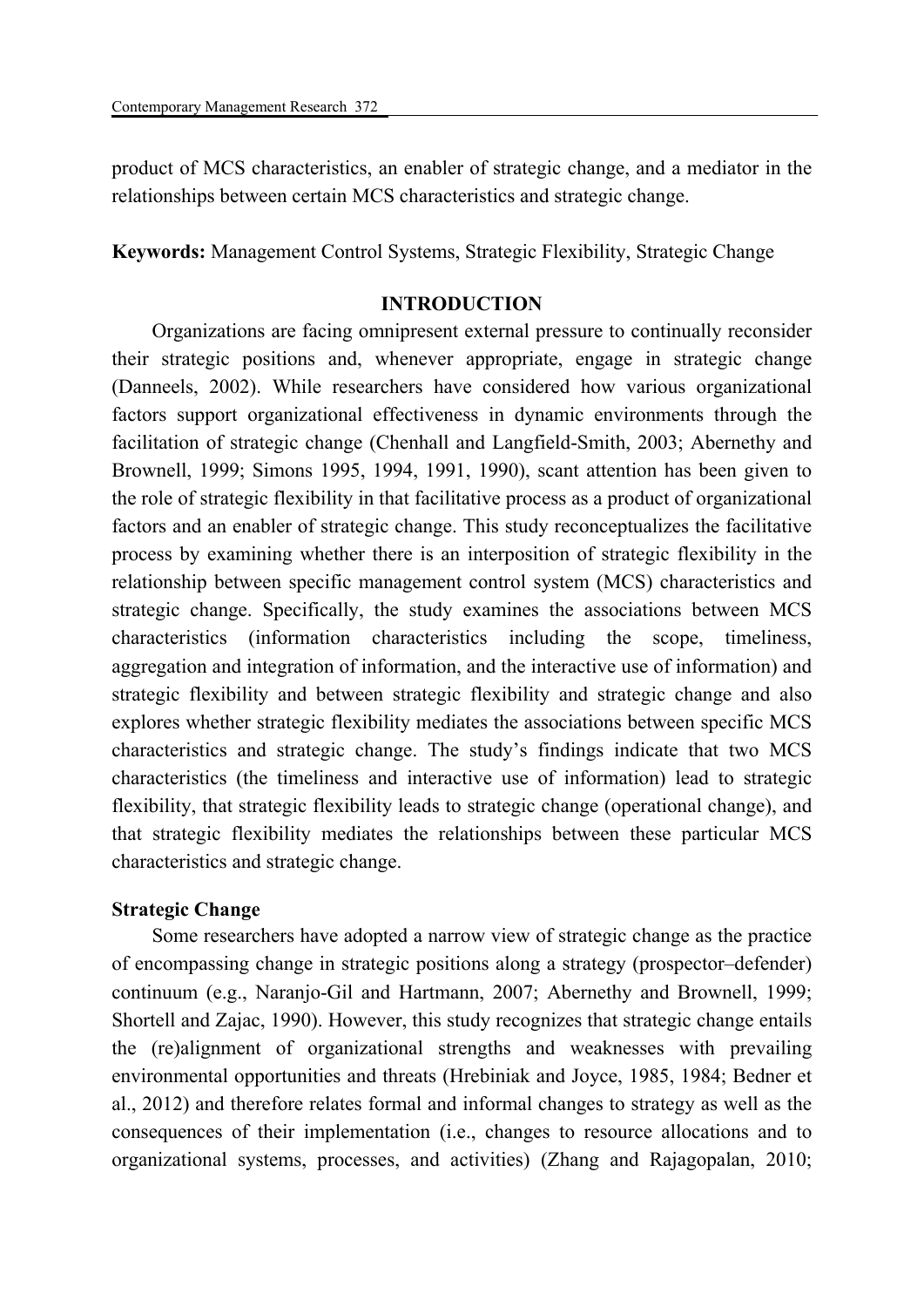Wiersema and Bantel, 1992; Greiner and Bhambri, 1989; Jaeger and Baliga, 1985). These changes can be initiated by top management or emerge from day-to-day actions throughout the organization and can be relatively insignificant or otherwise so significant that they redefine an organization's strategic trajectory (Davila, 2005).

### **Strategic Flexibility**

Since to date there has not been a proven agreed-upon definition of strategic flexibility (Roberts and Stockport, 2014), it follows that definitions of strategic flexibility vary greatly with respect to the particular fields in which they are applied. Their common foundation is their reference to the quality of being 'ready and able to change so as to adapt to different circumstances,' or being 'able to be easily modified to respond to altered circumstances or conditions' (New Oxford American Dictionary, 2005). This study defines strategic flexibility as comprising a deliberately and strategically crafted organizational capability (MacKinnon, Grant, and Cray, 2008), providing for timely response and adaptation (Shimizu and Hitt, 2004; Buckley and Casson, 1998; Matusik and Hill, 1998; Das and Elango, 1995) to environmental changes that are so substantial as to meaningfully impact organizational performance (Akhtar and Mittail, 2014; Cingoz et al., 2013; Kandemir and Acur, 2012; Schoen, 2012; Shimizu and Hitt, 2004; Aaker and Mascarenhas, 1984).

The paper is hereafter organized as follows. Section two reviews the literature and develops the hypotheses. Section three details the research method, the data collection process, and the measurement of variables. Section four presents the results, and Section five discusses their implications. Section five also discusses the study's contributions and limitations and avenues for future research arising therefrom.

# **THEORY AND HYPOTHESES DEVELOPMENT**

In the face of increasingly dynamic economic landscapes defined by increasingly frequent, swift, and uncertain change, organizations have come to recognize the value of flexibility, responsiveness, and innovation both in the private sector, due to the effects of globalisation, technological advancements, and shifts in consumer preferences (Hitt, Keats, and DeMarie, 1998; Bettis and Hitt, 1995), and in the public sector, due to the proliferation of contemporary public management paradigms (Modell, 2004; Kaul, 1997).

In this context, reliance on methods of strategic management traditionally employed in stable environments may bind organizations to narrow strategic foci and lead them into organizational decline caused by the 'failure to adapt or change to fit external environmental demands' (Weitzel and Jonsson, 1989: 94). In designing their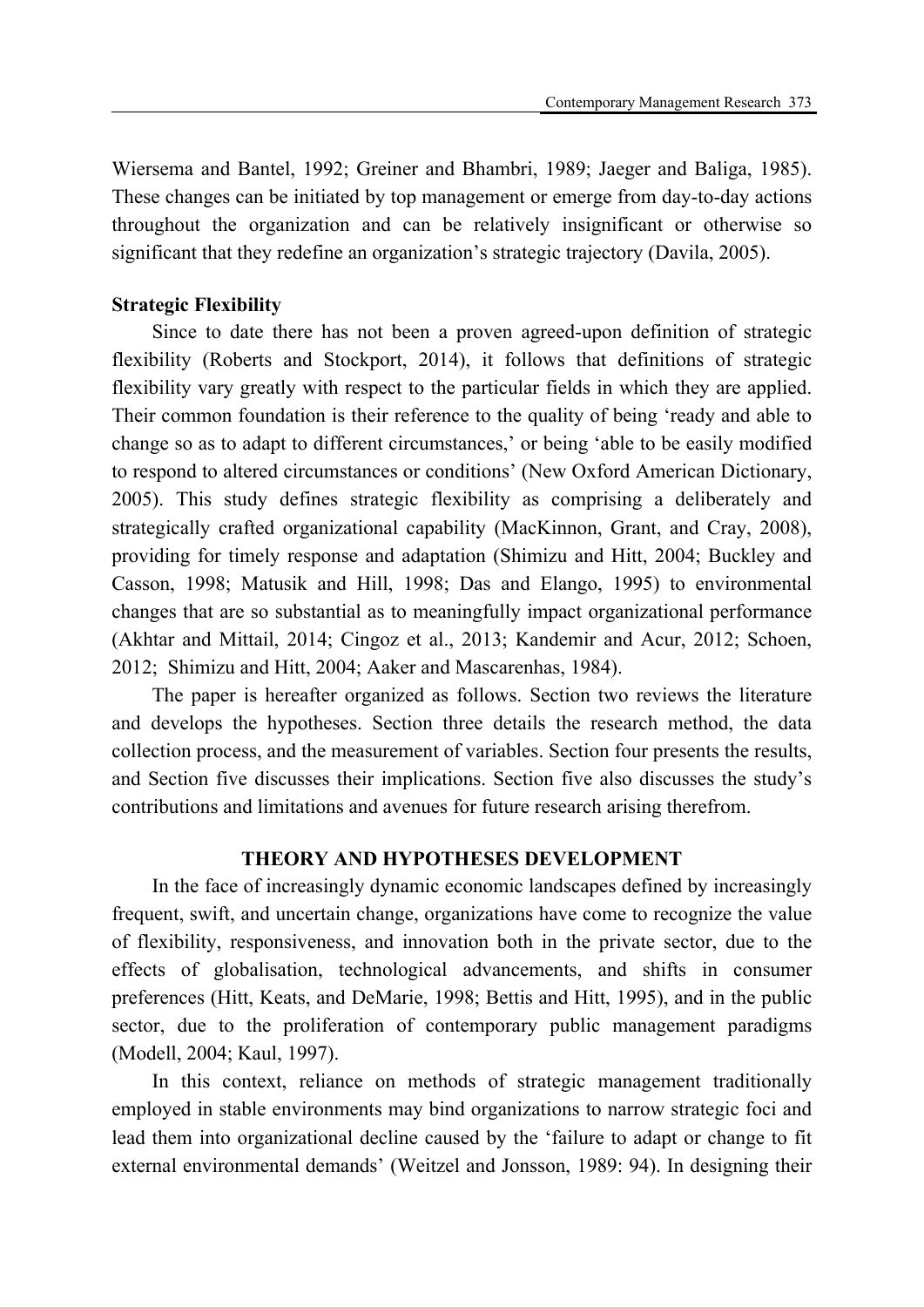organizations to withstand the rigors of maintaining organizational effectiveness in dynamic environments, managers ought to focus less on the execution of strategic change per se and more on the development and management of certain organizational resources (e.g., MCS characteristics) and capabilities (e.g., strategic flexibility) that promote long-term competitive advantage through the facilitation of shorter-term (re)alignments of organizational strengths and weaknesses with prevailing environmental opportunities and threats (i.e., strategic change) (Singh et al., 2012; Drnevich and Kriauciunas, 2011; Eisenhardt and Martin, 2000; Teece, Pisano, and Shuen, 1997).

Strategic flexibility is widely recognized as a distinct competitive advantage (Dwyer et al., 2013; Hitt et al., 1998; Volberda, 1998; Sanchez, 1997b, 1995; Lau, 1996; Garud and Kotha, 1994) as an issue of systematic difference between organizations (Lant and Montgomery, 1987). It is also an aspect organizations probably find too difficult to imitate (Sanchez, 1995) and one on which organizational performance is significantly dependent (Arief et al., 2013; Liu et al., 2013; Kandemir and Acur, 2012; Nadkarni and Herrmann, 2010; Nadkarni and Narayanan, 2007; Abbott and Banerji, 2003; Worren, Moore, and Cardona, 2002; Grewal and Tansuhaj, 2001) at various levels of environmental dynamism (Cingoz et al., 2013;Yongsun, 1992). As Zhang (2005) explains, strategic flexibility confers competitive advantage at different levels of the organization: at the functional or tactical level, it facilitates the utilisation of value-creating operational strategies, such as just-in-time inventory and mass customisation (Byrd, 2001; Kotha, 1995; Treacy and Wiersema, 1993; Stalk, Evans, and Shulman, 1992); at the strategic business unit (SBU) level (that with which this study is concerned), it facilitates transitions between business-level strategies and conditions the organization toward sustainable, long-term alignment with the environment through continual change and improvement in processes and technologies and continual organizational learning (Helfat *et al.*, 2007; Teece *et al.*, 1997; Goldhar and Lei, 1995; Hayes and Pisano, 1994).

This study aims to contribute to the literature and inform the practice of organizational management in a number of ways. First, examination of the association between strategic flexibility and strategic change permits insight into the role of strategic flexibility as an enabler of strategic change. Secondly, examination of the associations between specific MCS characteristics and strategic flexibility facilitates insight into the role of strategic flexibility as a product of MCS characteristics and the value of MCS characteristics as antecedents to strategic flexibility. Furthermore, exploratory analysis permits insight into the role of strategic flexibility as a mediating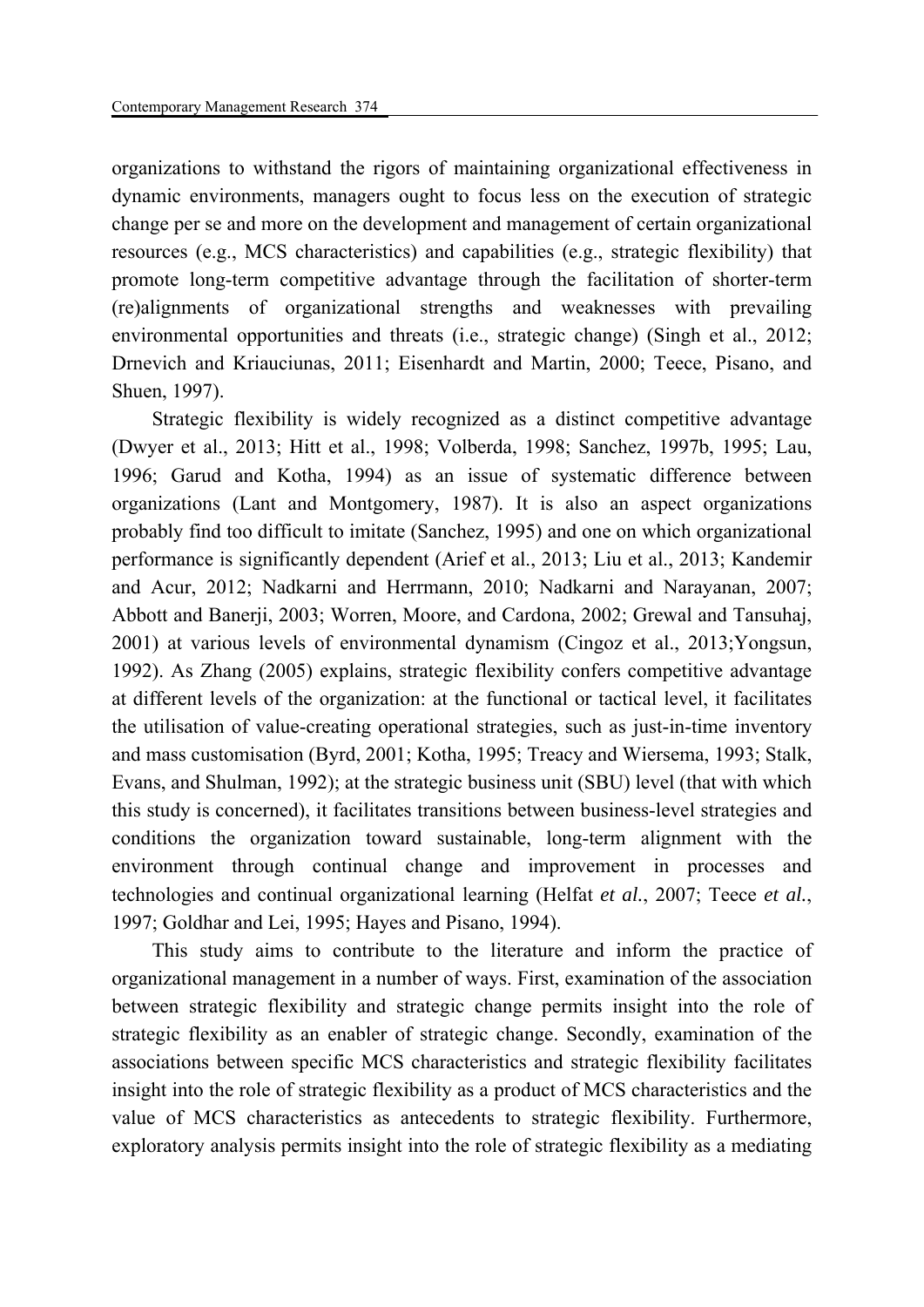

variable in the relationships between MCS characteristics and strategic change. The study's hypotheses are developed below and summarized in Figure 1.

Figure 1 Summary of The Hypotheses

# **Strategic Flexibility and Strategic Change**

A dominant theme in the literature is how strategic change occurs, including who initiates it and what factors constrain and facilitate it (e.g., Herrman and Nadkarni, 2014; MacKay and Chia, 2013; Naranjo-Gil and Hartmann, 2007; Abernethy and Brownell, 1999; Wiersema and Bantel, 1992; Kelly and Amburgey, 1991; Greiner and Bhambri, 1989). While the literature has largely focused on MCS characteristics as direct determinants of strategic change (e.g., Naranjo-Gil and Hartmann, 2007; Abernethy and Brownell, 1999; Wiersema and Bantel, 1992), Henri (2006b) argues that the link between MCS and strategy exists at the capabilities level rather than at the strategic choice level. Accordingly, we suggest that strategic change is facilitated by, and to some degree contingent upon, strategic flexibility, thus the value of which by definition lies in its facilitation of continual and timely strategic change. Our emphasis on the significance of organizational capabilities to sustained organizational alignment with the environment (Helfat *et al.*, 2007; Teece *et al.*, 1997) accords with the resource-based view of the firm and, in particular, the literature suggesting that organizations are less likely to change and adapt in the absence of those capabilities (e.g., Sharfman and Dean, 1997; Mintzberg and McHugh, 1985).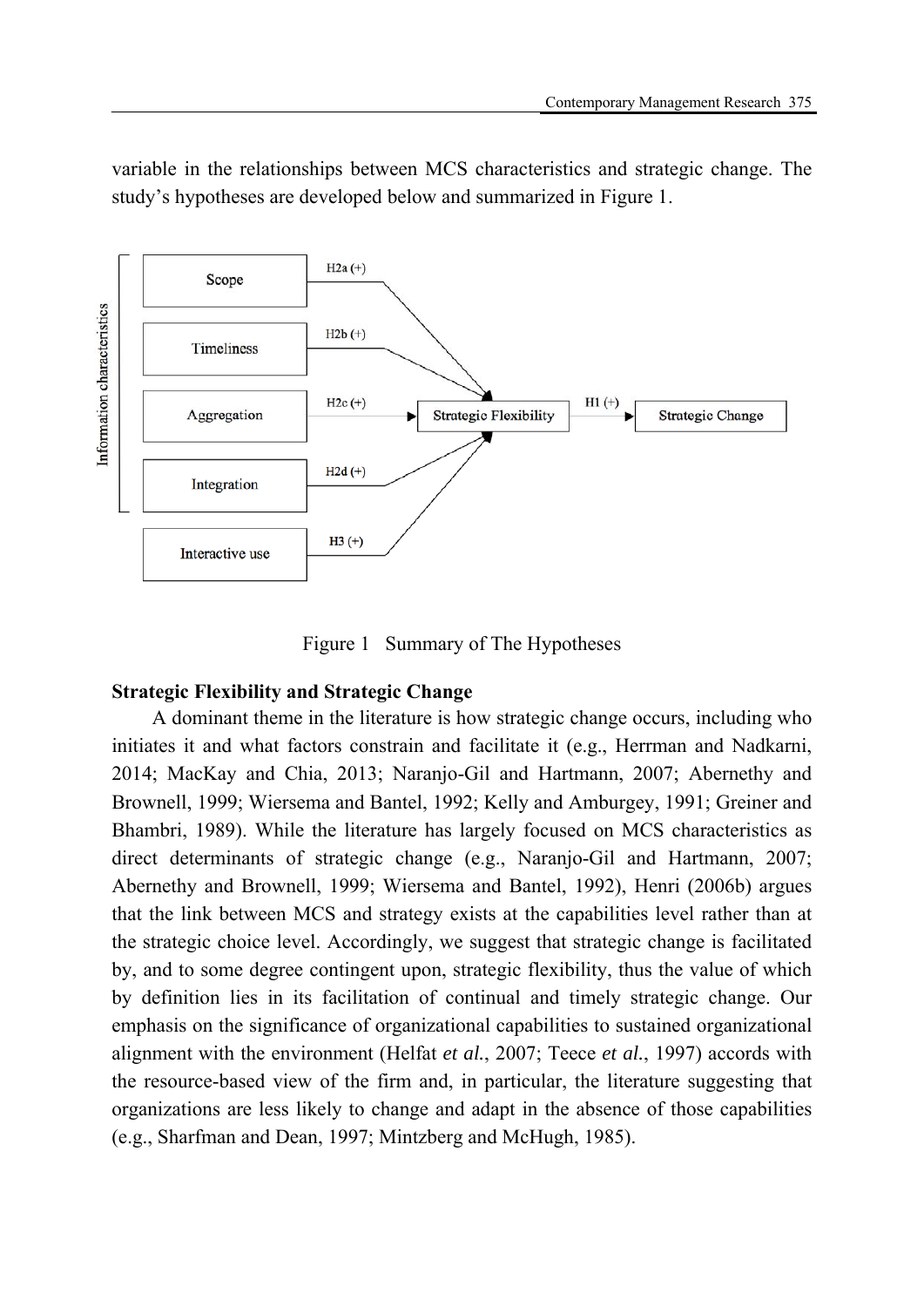The role of strategic flexibility as an enabler of strategic change has not been previously examined empirically, having apparently been taken for granted as axiomatic. Arguably, such a role can be inferred from empirical evidence supporting positive associations between strategic change and organizational performance (Baum and Wally, 2003; Virany, Tushman, and Romanelli, 1992; Smith *et al.*, 1991; Smith and Grimm, 1987) and between strategic flexibility and organizational performance (Abbott and Banerji, 2003; Grewal and Tansuhaj, 2001; Yongsun, 1992). The inference is appropriate on the premise that flexible organizations (especially those operating in dynamic environments) must effectively change or adapt to prevailing environmental opportunities and threats in order to achieve high performance. The validity of this premise is widely supported by case study evidence. For example, Aaker and Mascarenhas (1984) show how flexibility allowed an American manufacturer to avoid the adverse effects of changing technology and increasing international manufacturing costs by changing suppliers and the country of manufacture (see also Hatch and Zweig, 2001).

Sharfman and Dean (1997) argue that, although flexibility in strategic decision making (a core component of an organization's strategic flexibility (Combe and Greenley, 2004; Sharfman and Dean, 1997) will not always result in change or adaptation (e.g., due to implementation problems or a lack of environmental change), only rarely will organizations adapt in the absence of such flexibility. The same can be said in relation to flexibility more generally (Teece *et al.*, 1997; Mintzberg and McHugh, 1985). Change can conceivably take place without the characterisation of an organization as strategically flexible (e.g., management teams may execute change irrationally and without the inducement of environmental stimuli). However, by definition, strategic flexibility is realized through actual strategic change in the process of organizational adaptation to a changed environment. In this sense, it is plausible that strategic flexibility enables and facilitates the realisation thereof, such that flexible organizations are more likely to engage in strategic change in response to environmental stimuli, whereas inflexible organizations are less able to do so and more likely to be inert.

H1: The degree of strategic flexibility is positively related to the degree of strategic change.

### **Specific MCS Characteristics and Strategic Flexibility**

While empirical research on the relationships between MCS characteristics and strategy has largely focused on the organization's engagement in strategy (re)formulation and strategic change (e.g., Naranjo-Gil and Hartmann, 2007;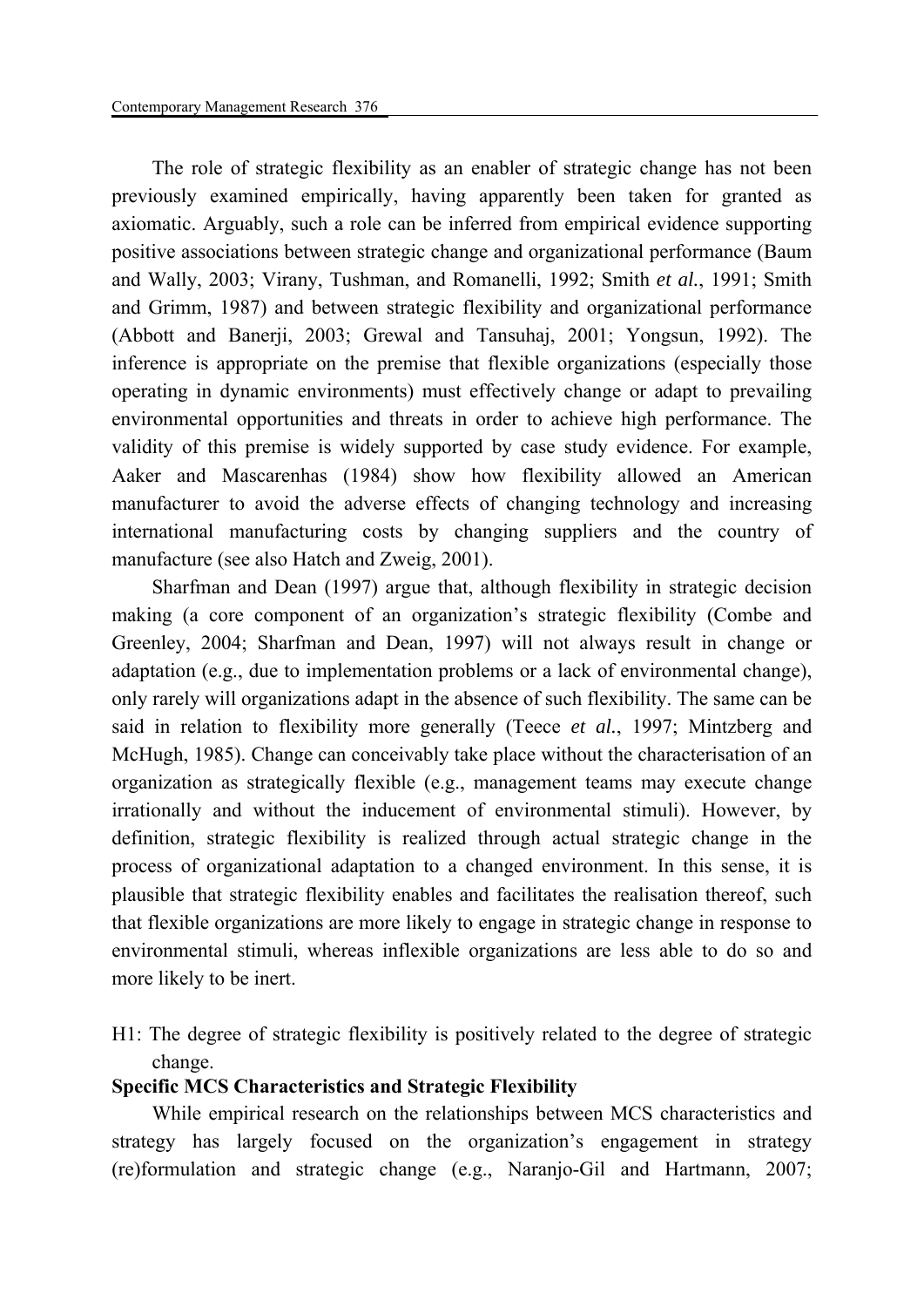Abernethy and Brownell, 1999; Wiersema and Bantel, 1992), this study is concerned with how MCS characteristics impact strategic flexibility: the strategic organizational *capability* to identify, respond, and successively adapt in a timely fashion to substantial changes in the external environment. In doing so, the study shifts the primary analytical focus from the strategic-choice level to the capabilities level (Grafton, Lillis, and Widener, 2010; Henri, 2006b). This approach accords with the resource-based view of the firm, which suggests that competitive advantage is driven by the effective development and management of resources and capabilities controlled by a firm: in particular, while resources (e.g., MCS characteristics) define a firm's capabilities, those capabilities (e.g., strategic flexibility) are the main drivers of competitive advantage through the materialisation of strategic choices (i.e., strategic change) (Chenhall et al., 2011; Grant, 1991; Henri, 2006b).

The proposition that MCSs can facilitate the achievement of strategic flexibility is a plausible one, proffered by a number of scholars (e.g. Gond et al., 2012; Shimizu and Hitt, 2004; Volberda, 1998; Sanchez, 1997a, 1995) and evidenced by case studies (e.g., Jaeger and Baliga, 1985). MCSs consist of formal and informal tools and processes used by managers to influence members of an organization toward achievement of the organization's strategic objectives (Anthony and Govindarajan, 2007). In this study, specific MCS characteristics (information characteristics, including the scope, timeliness, aggregation, and integration of information and the interactive use of information) are directly related to strategic flexibility. The chosen MCS characteristics are malleable ones, over which management teams generally have control and which can be strategically engineered and utilized so as to facilitate the development of organizational capabilities. Moreover, some of these characteristics have been studied with respect to their relationships with other aspects of strategy, including strategic change (e.g., Naranjo-Gil and Hartmann, 2007; Abernethy and Brownell, 1999), and are recognized as determinants of strategic flexibility (e.g., Hitt *et al.*, 1998; Volberda, 1998; Lei, Hitt, and Goldhar, 1996; Sanchez, 1995; Upton, 1995).

### **Information Characteristics**

Information gaps (differences between the available information and that required to make a decision) entail uncertainty (Galbraith, 1973), which impedes decision making and thus restricts flexibility (Zhang 2006, 2005; Shimizu and Hitt, 2004; Bouwens and Abernethy, 2000). Information has a 'decision-facilitating function' within organizations (Bouwens and Abernethy, 2000: 223; O'Reilly, 1983), and the characteristics of available information can affect the performance of various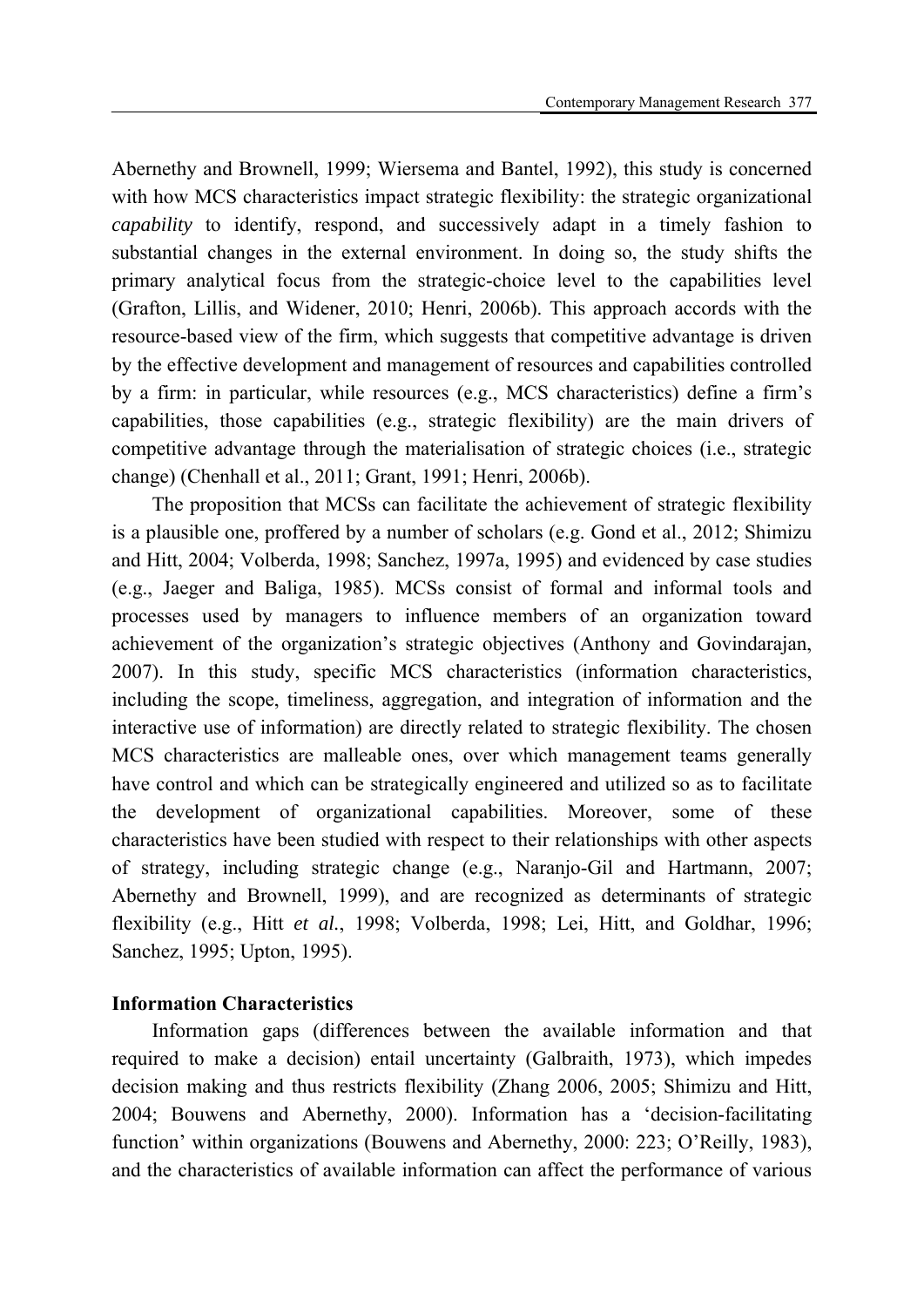strategy-relevant tasks (Gordon and Miller, 1976), including strategy formulation and implementation (Bhimani and Langfield-Smith, 2007; Chenhall and Langfield-Smith, 1998). Hence, information and the processing thereof are inextricably linked to strategic flexibility (Combe and Greenley, 2004; Sharfman and Dean, 1997).

Researchers have examined the decision-facilitating function of information with reference to the scope, timeliness, aggregation, and integration of information (Naranjo-Gil and Hartmann, 2007; Bouwens and Abernethy, 2000; Mia and Chenhall, 1994; Chenhall and Morris, 1986; Gordon and Narayanan, 1984; Larcker, 1981). These characteristics are hereafter individually related to strategic flexibility.

Measured on the dimensions of focus, quantification, and time horizon, 'narrow scope' information is internally focused, financial, and historically based, whereas 'broad scope' information is also externally focused, non-financial, and futureorientated (Ittner, Larcker, and Randall, 2003; Bowens and Abernethy, 2000; Chenhall and Morris, 1986; Gordon and Narayanan, 1984; Larcker, 1981).

Naranjo-Gil and Hartmann (2007) present empirical evidence of a positive relationship between broad-scope information and the extent of strategic change. With regard to the more immediate and direct effect on decision-making capabilities (and thus strategic flexibility), broad-scope information encourages and facilitates environmental scanning behavior for the identification and informed assessment of strategic issues (Vandenbosch and Huff, 1997); the formulation of solutions and decision making on the basis of information that has greater predictive ability and is more timely, actionable, and directly traceable to strategic actions (Larcker, 1981); decentralisation for the empowerment of lower-level personnel to take action (Gerdin, 2005); and organization-wide dialogue and debate and interdepartmental planning and coordination, which focus attention on strategic issues and foster the emergence of viable courses of action that are consistent with the objectives of interdependent SBUs (Naranjo-Gil and Hartmann, 2007; Henri, 2006a; Bouwens and Abernethy, 2000; Amason, 1996; DeDreu, 1991; Tjosvold, 1991).

Hence, broad scope information can reduce the uncertainty that impedes strategic decision making and restricts flexibility because it can target specific sources of uncertainty, which are often external to the organization, not easily measureable in financial terms, and likely to fully materialize in the future.

H2a: Broad (narrow) scope information is positively (negatively) related to strategic

# **Flexibility**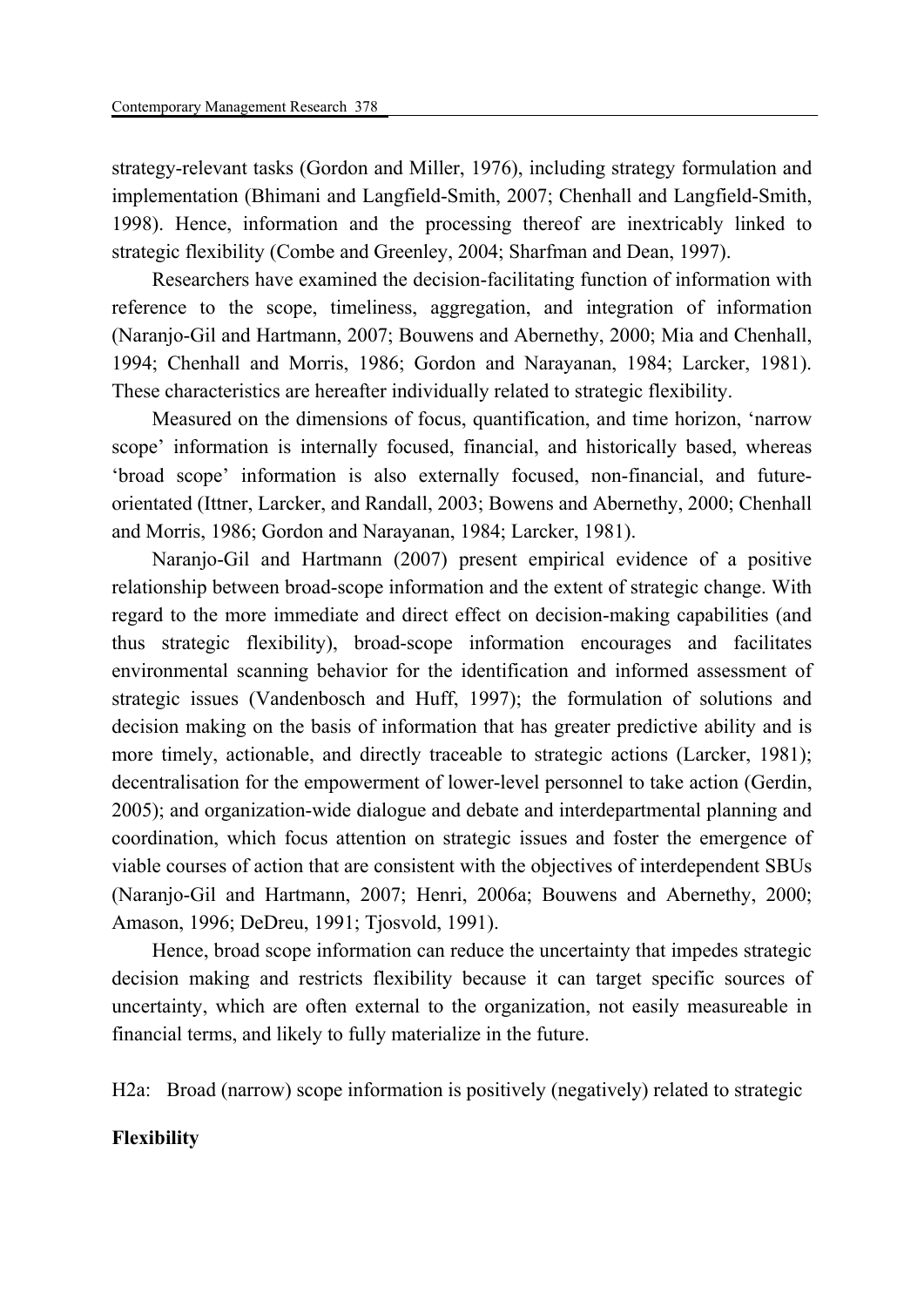The timeliness of information refers to both the frequency and speed of information reporting (Bouwens and Abernethy, 2000; Chenhall and Morris, 1986). By reporting on the most recent events and providing rapid feedback about decisions, timely information can reduce uncertainty and allow decision makers to quickly and continually adjust activities in response to environmental changes as soon as they occur (Bouwens and Abernethy, 2000; Chenhall and Morris, 1986).

Timely organizational adaptation to environmental change is central to the definition of strategic flexibility adopted in this study. A recurring theme in the literature is the importance of strategic flexibility of information systems and technologies (such as electronic data interchange) that provide real-time data, allowing decision makers to identify and address emerging opportunities and threats sooner than otherwise possible (MacKinnon *et al.*, 2008; Zhang, 2005).

H2b: The timeliness of information is positively related to strategic flexibility.

Aggregated information refers to information summarized by functional area or time period or through decision models such as discounted cash flow analyses and incremental/marginal analyses (Bouwens and Abernethy, 2000; Chenhall and Morris, 1986). The aggregation of information supports strategic flexibility by increasing a decision maker's information processing capacity and thereby helping to avoid suboptimal decision making due to information overload (Ackoff, 1967). By allowing the decision maker to develop a better understanding of input–output relations within and across departments, the decision maker can consider more alternative solutions to strategic issues and adopt the solutions that are best for the organization as a whole (Bouwens and Abernethy, 2000).

H2c: The aggregation of information is positively related to strategic flexibility.

Integrated information details the activities of other SBUs and indicates how the decisions made in one SBU may influence the performance of other SBUs or the respective departments that constitute it. This information could be related to inputs, outputs, technologies, and operating processes employed by the SBUs (Bouwens and Abernethy, 2000).

As interdependencies between SBUs increase, $<sup>1</sup>$  the decisions made in one SBU</sup> increasingly affect the outcomes of decisions made in other SBUs, and vice versa. Integrated information helps to ensure that the uncertainties otherwise induced by interdependencies neither arise nor impede strategic decision making (Bouwens and

**.** 

<sup>&</sup>lt;sup>1</sup> Interdependence, in this context, refers to the degree to which SBUs or departments therein depend upon each other in order to accomplish tasks (Thompson, 1967).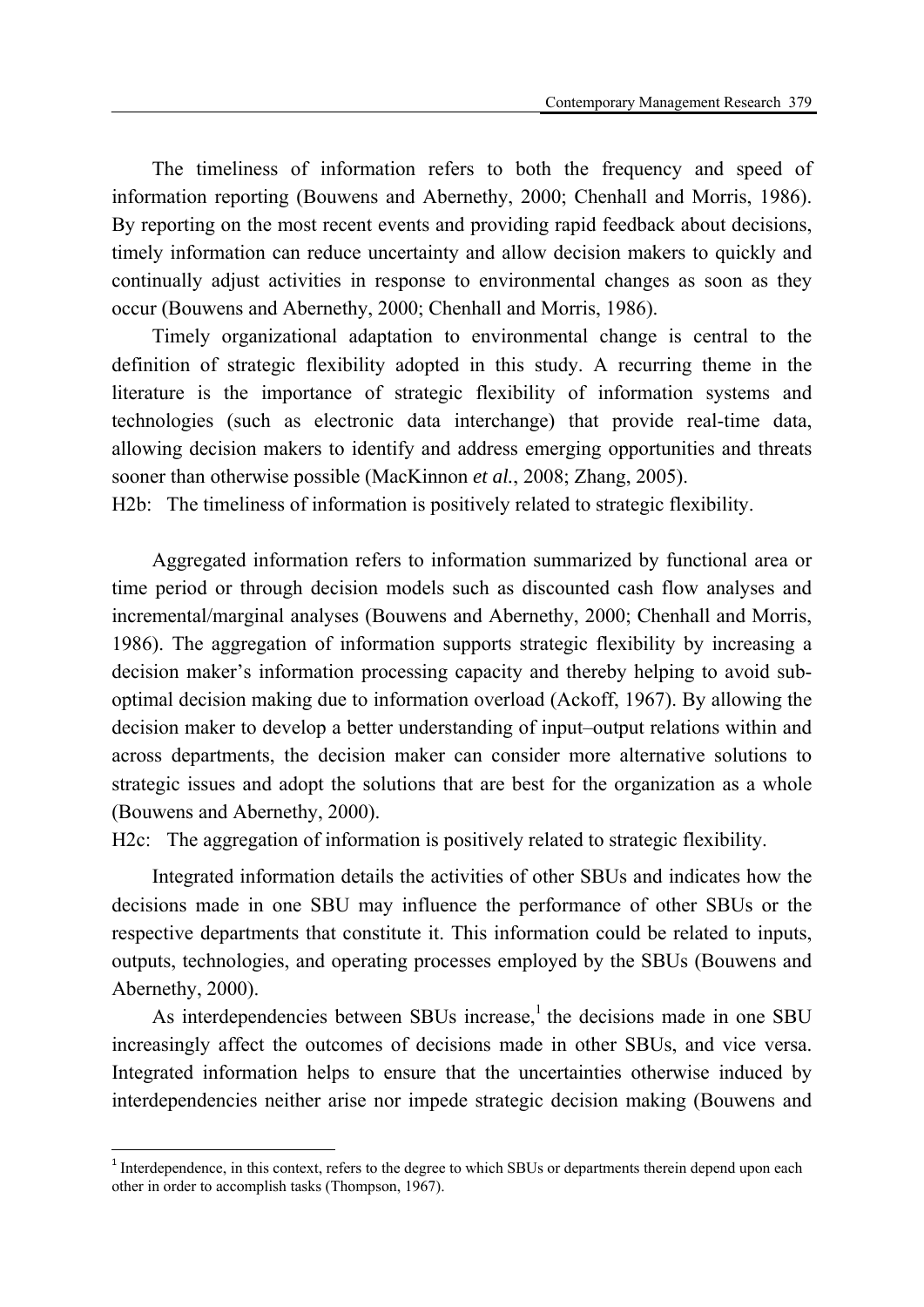Abernethy, 2000; Gordon and Miller, 1976). Indeed, the integration of information facilitates strategic decision making and thereby leads to strategic flexibility. By allowing decision makers to effectively evaluate trade-offs among alternative courses of action, integrated information leads to the generation of viable strategic ideas that are suited to and maintain strategic and operational coordination between interdependent subunits (Bouwens and Abernethy, 2000; Atkinson *et al.*, 1997; Walton and Dutton, 1969).

H2d: The integration of information is positively related to strategic flexibility.

### **Interactive Use of Information**

Information can be used in either a diagnostic or interactive manner. When information is used diagnostically, it is used on an exception basis as formal feedback to monitor organizational outcomes relative to predetermined expectations and to address deviations therefrom (Henri 2006a, 2006b; Abernethy and Brownell, 1999; Simons, 1995, 1994). Diagnostic use is thus particularly useful for monitoring and coordinating the effective implementation of chosen strategies (Kober, Ng, and Paul, 2007; Henri, 2006b). Interactive use implies an increased and recurrent flow of information throughout the organization as well as loose and informal control emphasising cooperation, face-to-face communication, and action among decision makers at all levels and across functional areas (Widener, 2007; Henri, 2006b; Bisbe and Otley, 2004; Abernethy and Brownell, 1999; Simons, 1987; Galbraith, 1977; Burns and Stalker, 1961).

The significance of the interactive use of information in organizations is evidenced by case studies demonstrating the importance of the free flow of information and organization-wide strategic dialogue and debate in the enablement and facilitation of strategic change (Kober et al., 2007; Archer and Otley, 1991; Roberts, 1990) and by empirical research indicating a positive relationship between interactive use and specific organizational capabilities that lead to strategic decision making (namely, market orientation, entrepreneurship, organizational learning, and innovativeness) (Henri, 2006b).

Interactive use is an important means by which top managers' strategic priorities (such as flexibility) are revealed and communicated to the rest of the organization (Simons, 1991). The consequent stimulation of organization-wide dialogue and debate about relevant strategic issues and uncertainties (Abernethy and Brownell, 1999; Abernethy and Lillis, 1995) expands the organization's information processing capacity (Henri, 2006b) and 'build[s] internal pressure to break out of narrow search routines, stimulate opportunity-seeking, and encourage the emergence of new strategic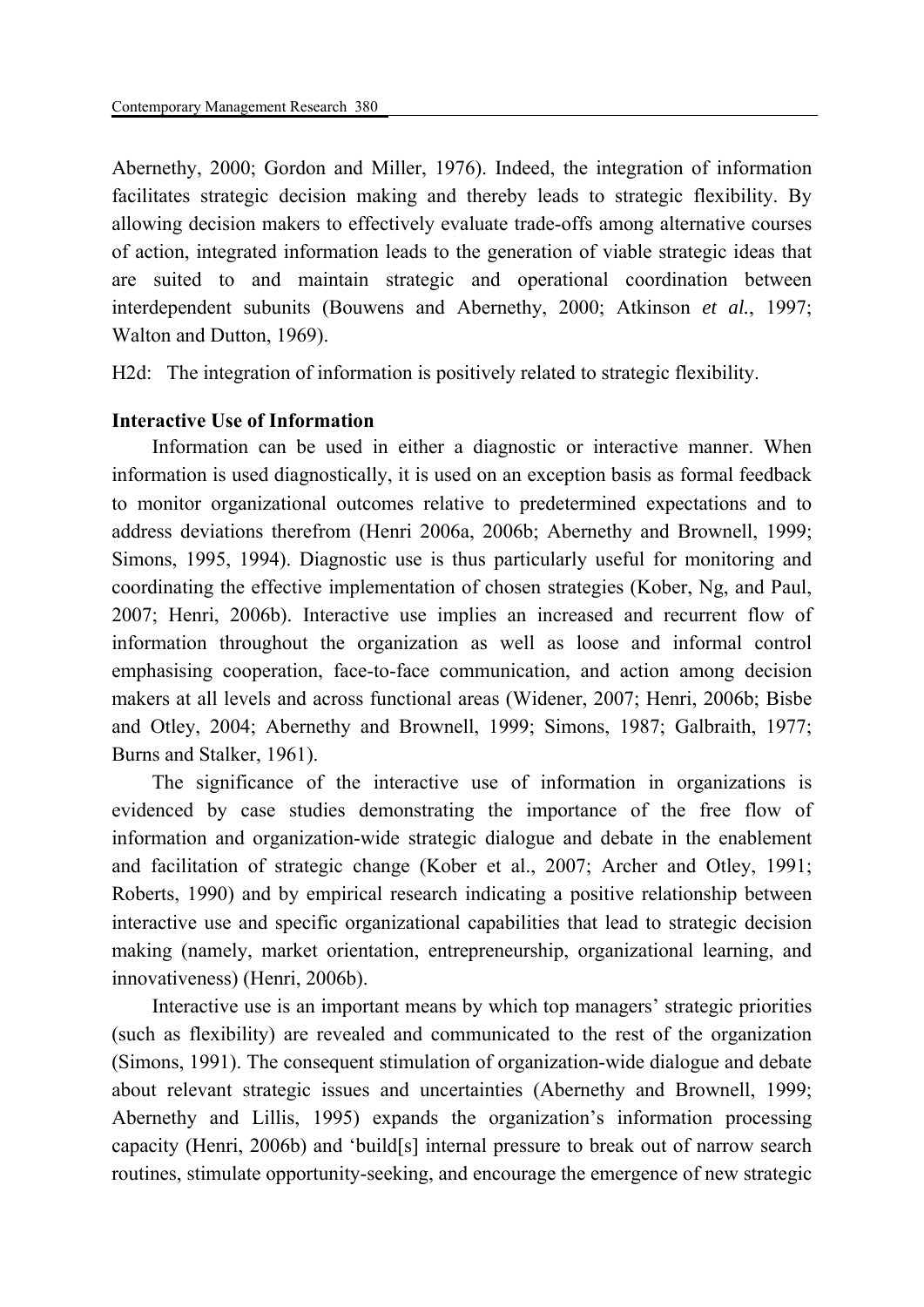initiatives' (Simons, 1995: 93; Bisbe and Otley, 2004; Bruining, Bonnet, and Wright, 2004; Simons, 1994, 1991, 1990; Van de Ven, 1986).

Furthermore, by acting as 'an integrative liaison device that breaks down the functional and hierarchical barriers' in an organization (Abernethy and Brownell, 1999: 192), interactive use leads to the creation of fora for the collective negotiation, rationalisation, legitimisation, and acceptance of strategic decisions (Kober *et al.*, 2007; Simons, 1994, 1990; Dent, 1987). This supports strategic flexibility as it channels potential divergences in strategic decision making, increases the likelihood of common agreement on the need for and best course of action, and maintains crossfunctional coordination (Amason, 1996; DeDreu, 1991; Tjosvold, 1991).

H3: The interactive use of information is positively related to strategic flexibility.

### **METHOD**

A survey questionnaire was distributed to the Managing Director or General Manager of 540 Australian manufacturing organizations, with more than 100 employees and randomly chosen from the *Kompass Australia* online database.<sup>2</sup> Data were collected and analysed in late 2010. The Australian manufacturing industry was chosen for two reasons. First, the Australian manufacturing industry's contribution to the Gross Domestic Product (GDP) was the second highest among the seventeen Australian and New Zealand Standard Industrial Classification (ANZSIC) industries that constitute the national economy, at 9.8 percent in 2007–08 (Australian Bureau of Statistics 2010). Secondly, the Australian manufacturing industry is especially vulnerable to the increasingly frequent, swift, and uncertain environmental change engendered by globalisation, climate change, and rapid technological advancements. Strategic flexibility is especially crucial to organizational effectiveness in such dynamic environments (Volberda, 1998; Hayes and Pisano, 1994). Survey participants were asked to complete the questionnaire with respect to one SBU in their organization and no more than one person in each organization was asked to participate. Managing Directors and General Managers were chosen on the premise that they would possess sufficient knowledge of the strategic capabilities and MCS characteristics of an SBU within their organization and thus be capable of answering the survey questions with respect to that particular SBU.

Dillman's (2007) 'Tailored Design Method' consisting of guidelines concerning the pre-testing, personalization, presentation, and distribution of survey questionnaires was employed. A total of 118 usable questionnaires were returned for a response rate

**.** 

<sup>&</sup>lt;sup>2</sup> The *Kompass Australia* online database is a business directory that lists virtually all businesses in Australia, such that a random sample drawn therefrom is likely to be highly representative of the target population.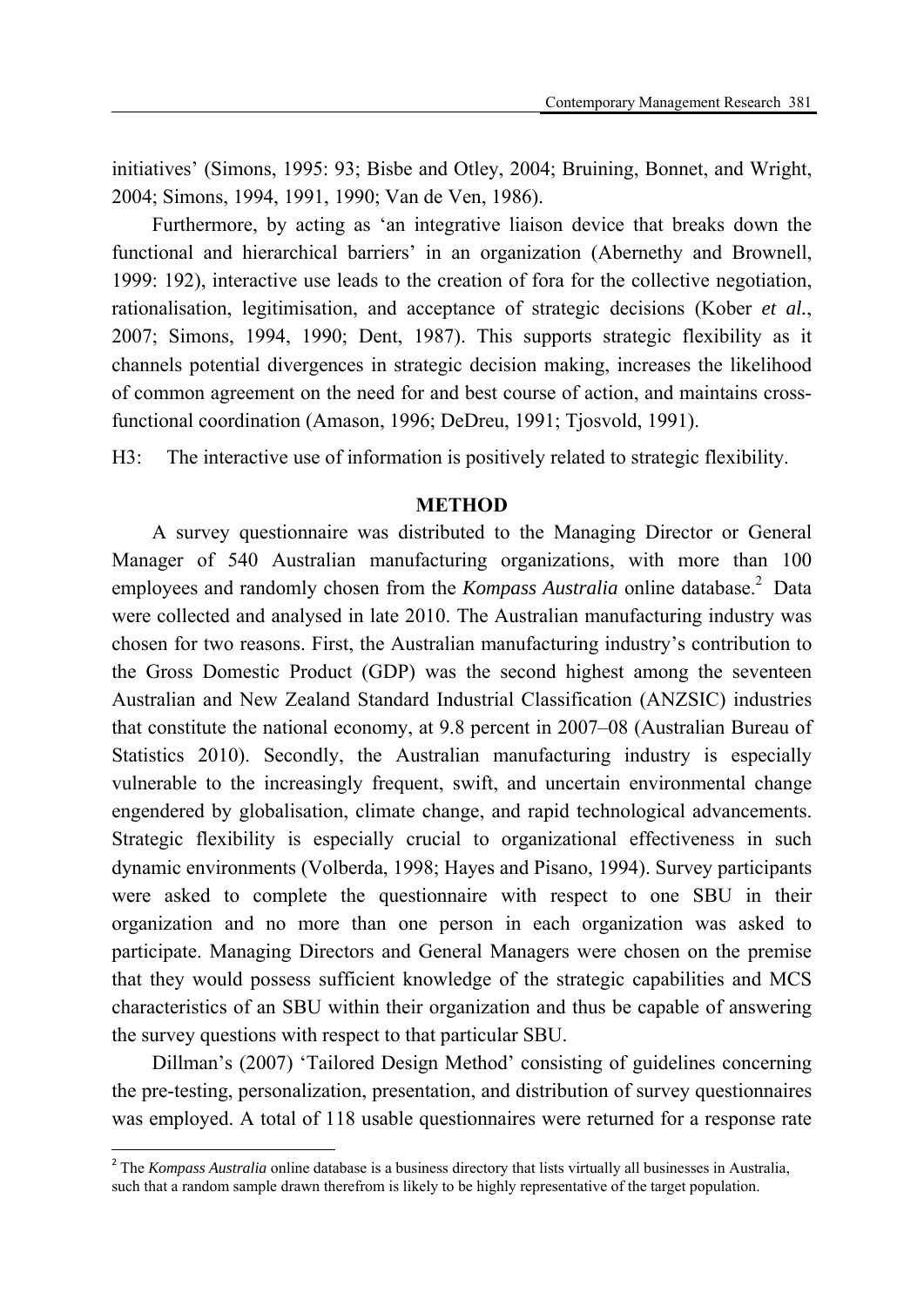of 21.9 percent. This compares favourably to other management related studies that reported response rates of 21% (Gul, 1991), 19.8% (Clarke and Mia, 1995), 15.5% (Auzair and Langfield-Smith), 21% (Kallunki and Silvola), and 14.5% (Moores and Yuen, 2001). This provided sufficient data for robust structural equation modelling (SEM). The collected data were tested for non-response bias by comparing the data collected from the early respondents (those who responded following the first mailout) with the data collected from the late respondents (those who responded following the second mail-out) across all of the variables of interest (Roberts, 1999). With the exception of the interactive use variable, the results of these tests revealed no significant differences for any of the variables, such that the problems of non-response bias do not likely arise in relation to the data collected in this study.

### **MEASUREMENT OF VARIABLES**

### **Information Characteristics**

To measure the scope, timeliness, aggregation, and integration of information, we used a modified version of an existing, validated instrument developed by Chenhall and Morris (1986). To measure the scope of information, respondents were asked to indicate, on a 5-point Likert-type scale with anchors of 'not at all' and 'to a great extent,' the extent to which the business unit's information system provided futureoriented, external, and non-financial information. However, to improve the reliability of the measure above Nunally's (1978) acceptable 0.7 threshold, the overall degree of scope was measured as the combined score for the first two items shown in the Appendix (ranging from 2 to 10), with higher (lower) scores representing broader (narrower) scope.

To measure the timeliness of information, respondents were asked to indicate, on a 5-point Likert-type scale with anchors of 'not at all' and 'to a great extent,' the extent to which the business unit's information system provided reports frequently on a systematic, regular basis; information was delivered immediately upon request; and information was provided automatically upon its input into the information system or as soon as processing was completed. The overall timeliness of information was measured as the combined score for the three items shown in the Appendix (ranging from 3 to 15), with higher (lower) scores representing higher (lower) degrees of timeliness.

To measure the aggregation of information, respondents were asked to indicate, on a 5-point Likert-type scale with anchors of 'not at all' and 'to a great extent,' the extent to which the business unit's information system provided information for multiple time periods (daily, weekly, monthly, etc.); on the effect of different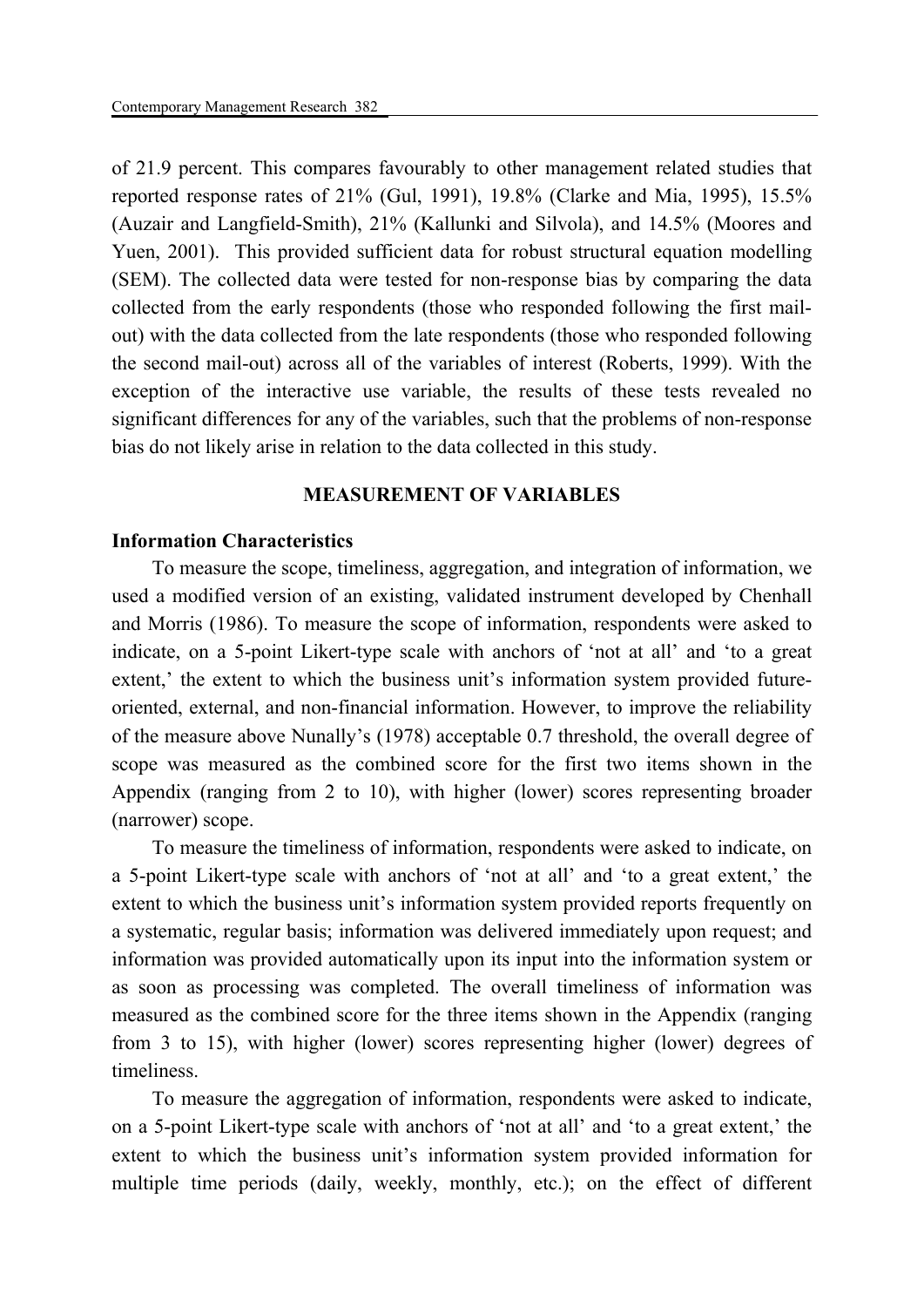departments' activities on the business unit's performance; and in formats suitable for input into decision models (e.g., discounted cash flow analyses, incremental/marginal analyses, 'what-if' analyses). The overall aggregation of information was measured as the combined score for the three items shown in the Appendix (ranging from 3 to 15), with higher (lower) scores representing higher (lower) degrees of aggregation.

To measure the integration of information, respondents were asked to indicate, on a 5-point Likert-type scale with anchors of 'not at all' and 'to a great extent,' the extent to which the business unit's information system provided precise targets for each activity performed within all departments in the business unit, and provided information about the impact of SBU level decisions on the performance of those respective departments as well as the impact on the relevant business unit of other business unit managers' decisions. The overall integration of information was measured as the combined score for the three items shown in the Appendix (ranging from 3 to 15), with higher (lower) scores representing higher (lower) degrees of integration.

# **Interactive Use of Information**

An adapted version of Henri's (2006b) instrument was used to measure the interactive use of information with respondents asked to indicate, on a 5-point Likerttype scale with anchors of 'not at all' and 'to a great extent,' the extent to which the business unit's management used performance measures to encourage continual challenge and debate of underlying data, assumptions, and action plans; continual dialogue between superiors, subordinates, and peers; achievement of the business unit's objectives; a focus on common issues; and a focus on critical success factors. The overall interactive use of information was measured as the combined score for the five items shown in the Appendix (ranging from 5 to 25), with higher (lower) scores representing higher (lower) degrees of interactive use.

#### **Strategic Flexibility**

Strategic flexibility was measured using a modified version of the Celuch, Murphy, and Callaway (2007) instrument. Respondents were asked to indicate, on a 5 point Likert-type scale with anchors of 'not at all' and 'to a great extent,' the extent to which the business unit had the capability to respond to resource reallocation requirements; emerging market opportunities; emerging market threats; changing environmental conditions; changing technology needs; and the need to modify business partnerships (form/dissolve alliances, ventures, etc.). To improve the reliability of the measure, the overall degree of strategic flexibility was measured as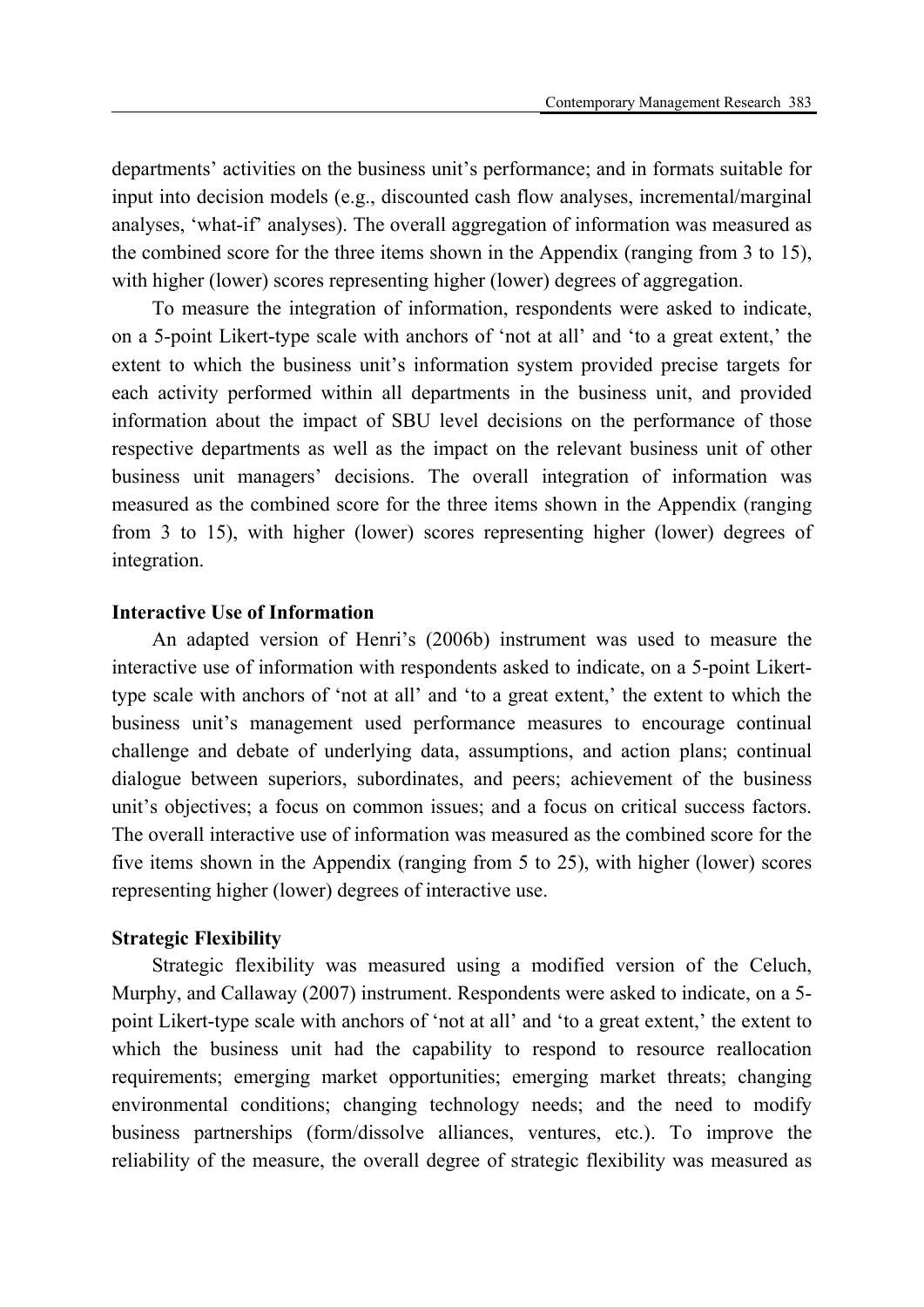the combined score for the first three items shown in the Appendix (ranging from 3 to 15), with higher (lower) scores representing higher (lower) degrees of strategic flexibility.

# **Strategic Change**

Strategic change was measured by asking respondents to indicate, on a 5-point Likert-type scale with anchors of 'not at all' and 'to a great extent,' the extent to which the business unit had undergone change during the past two years with respect to a closed list of thirteen areas of strategic and organizational change (see the Appendix). These areas correspond to the strategic decisions regarding various subject matters identified in the literature (Gimbert, Bisbe, and Mendoza, 2010; Dean and Sharfman, 1996; Cray *et al.*, 1988; Prahalad and Doz, 1987; Schilit, 1987) and relate to changes to both strategy and the organization.

Factor analysis of the measure revealed that 12 of the 13 items loaded onto four dimensions (see Table 1). The first dimension was labelled 'operational change,' the second dimension was labelled 'product/service pricing and quality change' (hereafter 'product change'), the third dimension was labelled 'structural and directional change,' and the fourth dimension was labelled 'marketing change.' The score for each of the four dimensions was initially measured as the combined score for the items loading thereon, with higher (lower) scores representing higher (lower) degrees of change with respect to each dimension.

#### **RESULTS**

#### **Descriptive Statistics**

**.** 

Table 2 provides the descriptive statistics for the variables in this study. While the Cronbach (1951) alpha coefficients exceed the acceptability threshold of 0.40 (Mital et al., 2008; Sproles and Kendall, 1986), $3$  the scores for the strategic change variables were less than Nunnally's (1978) 0.7 threshold, although it was just under for the recalculated two-item measure of operational strategic change (see Appendix). Given there were also problems in respect to the composite reliability and AVE scores for the other strategic change measures, the SEM analysis focused solely on operational strategic change. Similarly, aggregation was removed from the initial model due to concerns over the Cronbach alpha and composite reliability of this variable.

<sup>3</sup> 0.60–0.70 is another commonly accepted threshold (Hair *et al.*, 1998; Nunnally, 1978), which the measures in this study exceed or at least approach.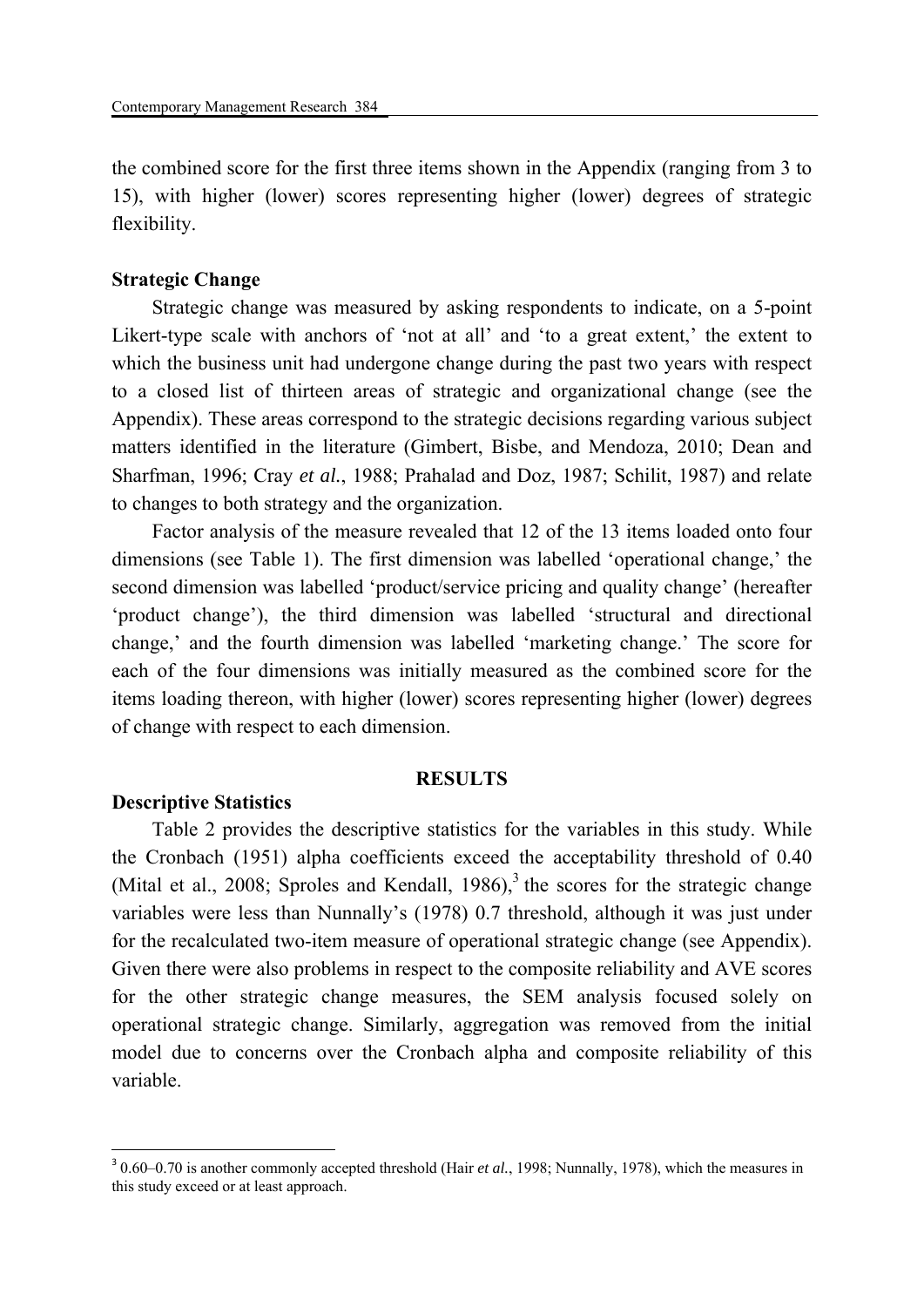An analysis of the mean scores in Table 2 indicates that information systems tend to provide information which is moderate in terms of scope and integration and which is relatively more timely and aggregated, information tends to be used in an interactive manner, organizations tend to be strategically flexible, and organizations tend to engage in moderate levels of strategic change.

| Variables             |             |       |                       |                                     |                                     |                   |  |  |  |
|-----------------------|-------------|-------|-----------------------|-------------------------------------|-------------------------------------|-------------------|--|--|--|
| Variables             | $\mathbf n$ | Mean  | Standard<br>deviation | Minimum:<br>actual<br>(theoretical) | Maximum:<br>actual<br>(theoretical) | Cronbach<br>alpha |  |  |  |
| Scope                 | 117         | 9.05  | 2.34                  | 3(3)                                | 14(15)                              | 0.694             |  |  |  |
| <b>Timeliness</b>     | 116         | 10.03 | 2.18                  | 4(3)                                | 14(15)                              | 0.733             |  |  |  |
| Aggregation           | 117         | 10.53 | 2.27                  | 4(3)                                | 15(15)                              | 0.646             |  |  |  |
| Integration           | 114         | 9.16  | 2.63                  | 3(3)                                | 15(15)                              | 0.807             |  |  |  |
| Interactive use       | 115         | 18.63 | 3.36                  | 6(5)                                | 25(25)                              | 0.835             |  |  |  |
| Strategic flexibility | 115         | 21.03 | 3.77                  | 7(6)                                | 30(30)                              | 0.764             |  |  |  |
| Strategic change      |             |       |                       |                                     |                                     |                   |  |  |  |
| Operational change    | 119         | 14.55 | 3.86                  | 5(5)                                | 25(25)                              | 0.699             |  |  |  |
| Product change        | 119         | 6.60  | 1.57                  | 2(2)                                | 10(10)                              | 0.554             |  |  |  |
| Structural change*    | 117         | 7.22  | 1.87                  | 2(2)                                | 10(10)                              | 0.624             |  |  |  |
| Marketing change      | 119         | 8.71  | 2.60                  | 3(3)                                | 15(15)                              | 0.594             |  |  |  |

Table 2 Descriptive Statistics Regarding All The Independent and Dependent

\*'Structural change' refers to the structural and directional dimension of strategic change

# **Structural Equation Modelling**

**.** 

Structural equation modelling was used to estimate the base model illustrated in Figure  $1<sup>4</sup>$  Our approach was based on a variation of the SEM approach suggested by

Anderson and Gerbing (1988) and employed in the accounting literature (Grafton et al., 2010; Abernethy and Lillis, 2001), which allows alternative nested models to be tested against the base theoretical model in an attempt to produce a parsimonious model which better fits the empirical data. We first estimate the least constrained structural model, Model 1, in which all parameters (i.e., unidirectional paths) are estimated.<sup>5</sup> We then estimate a series of nested models by sequentially constraining the least significant path coefficient until all remaining paths in the nested model were

<sup>&</sup>lt;sup>4</sup> All structural equation models estimated in this study consisted of both a structural model (which related the latent variables to each other) and a measurement model (which related the latent variables to the observed variables). This permitted the explicit modeling of measurement error and the performance of confirmatory factor analysis, the results of which were consistent with the Cronbach alpha coefficients reported in Table 2. Aggregation was removed from this model due to concerns over the reliability of this variable. 5

 $\overline{A}$  A path is constrained when it is set to 0 in the model, and its parameters are not estimated. A path is unconstrained when it is not set to 0 and its parameters are estimated.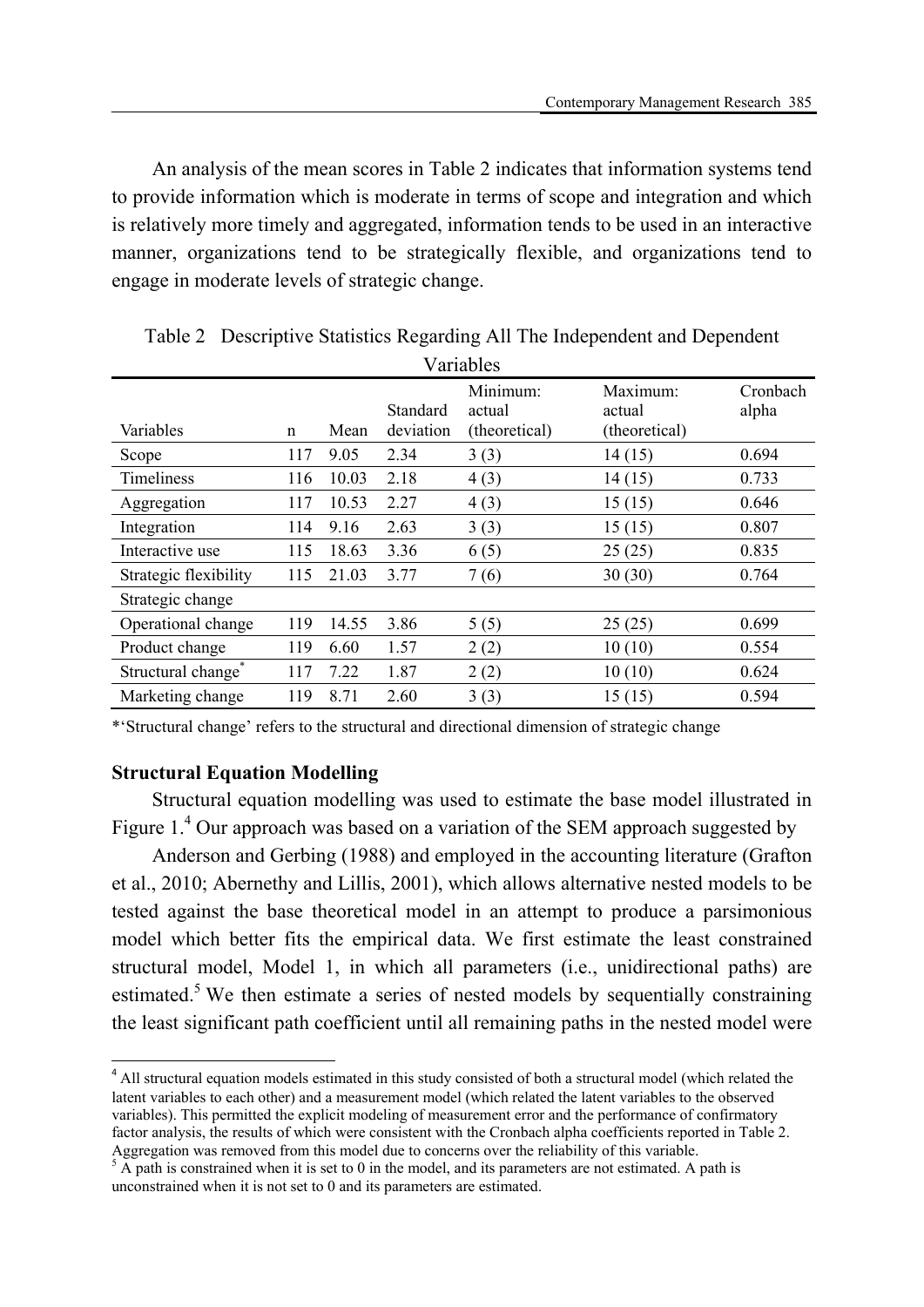significant and the overall model fit the empirical data satisfactorily. Differences in the goodness-of-fit measures relating to each model were observed to ensure that the model had not been overly trimmed or that the relatively parsimonious model was a better fit. This process produced Model 2.

# **Model 1: The Full SEM Model**

The results of Model 1 are presented in Table 3. Our analysis indicated that our sample of 118 observations was sufficiently large to permit a robust estimation of Model  $1.^6$  Seven measures were used to assess the goodness-of-fit: the minimum sample discrepancy divided by the degrees of freedom  $(CMIN/DF)$ , the Root Mean Square Error of Approximation (RMSEA), $^8$  the Normed Fit Index (NFI), $^9$  the Nonnormed Fit Index (NNFI),<sup>9</sup> the Goodness of Fit Index (GFI),<sup>9</sup> the Comparative Fit Index  $(CFI)$ ,<sup>10</sup> and the adjusted goodness of fit index  $(AGFI)$ .<sup>11</sup> While the CMIN/DF value of 3.293 for Model 1 was satisfactory, it could be better, while the NNFI value of 0.781 is not acceptable.

Table 3 shows the standardized regression coefficients and corresponding pvalues for the associations of interest (or paths) in Model 1. These statistics showed that the timeliness of information ( $($  = 0.202;  $p = 0.04$ ) and the interactive use of information ( $( = 0.158; p = 0.02)$  were associated with strategic flexibility at the 5 percent significance level. Furthermore, strategic flexibility was associated with operational change  $((= 0.507; p = 0.00)$  at the 1 percent significance level.

Table 3 Standardized Regression Coefficients and P-values for Model 1 and Model 2 Relationship path Model 1 Model 2

**.** 

<sup>&</sup>lt;sup>6</sup> Recent literature on SEM suggests that sample sizes between 100 and 200 cases (for small- to medium-sized SEM models) or which provide for 5 to 10 subjects per estimated coefficient, are adequate to ensure the accuracy of inferences drawn from SEM analysis (Hair et al., 2005; Smith and Langfield-Smith, 2004; Medsker, Williams, and Holahan, 1994; Anderson and Gerbing, 1988; Bentler and Chou, 1987). Eleven of the 20 management accounting studies employing SEM analysis and surveyed by Smith and Langfield-Smith (2004) had sample sizes smaller than 200. Indeed, three of them (Abernethy and Lillis, 2001; Chalos and Poon, 2000; Magner, Welker, and Campbell, 1996) had sample sizes smaller than 100. To determine whether our results are sensitive to potential issues related to sample size, we treated each variable of interest as an observed (rather than latent) variable and tested the structural model separately; the results were qualitatively unchanged. 7

Regarding the CMIN/DF measure, the best models have values approaching 1. Although some researchers have accepted models with CMIN/DF values as large as 5, more conservative suggestions set the maximum acceptable value at 2 or 3 (Ullman, 2001; Kline, 1998).

<sup>&</sup>lt;sup>8</sup> Regarding the RMSEA measure, good fits are indicated by values less than 0.08, while values greater than 0.08 indicate that the model can be improved and values greater than 0.10 indicate poor fit (Schermelleh-Engel, Moosbrugger, and Müller, 2003; Browne and Cudeck, 1993; Steiger, 1990).

<sup>&</sup>lt;sup>9</sup> Good fits are indicated by values in excess of 0.90 with marginal acceptance for values above 0.80 (Hair et al., 2005).

<sup>&</sup>lt;sup>10</sup> Regarding the CFI measure, good fits are indicated by values between 0.90 and 1 (Hu and Bentler, 1999). However, moderately lower values do not necessarily stipulate rejection of the model (Bollen, 1989).<br><sup>11</sup> Values above 0.8 are acceptable (Hair et al., 2005).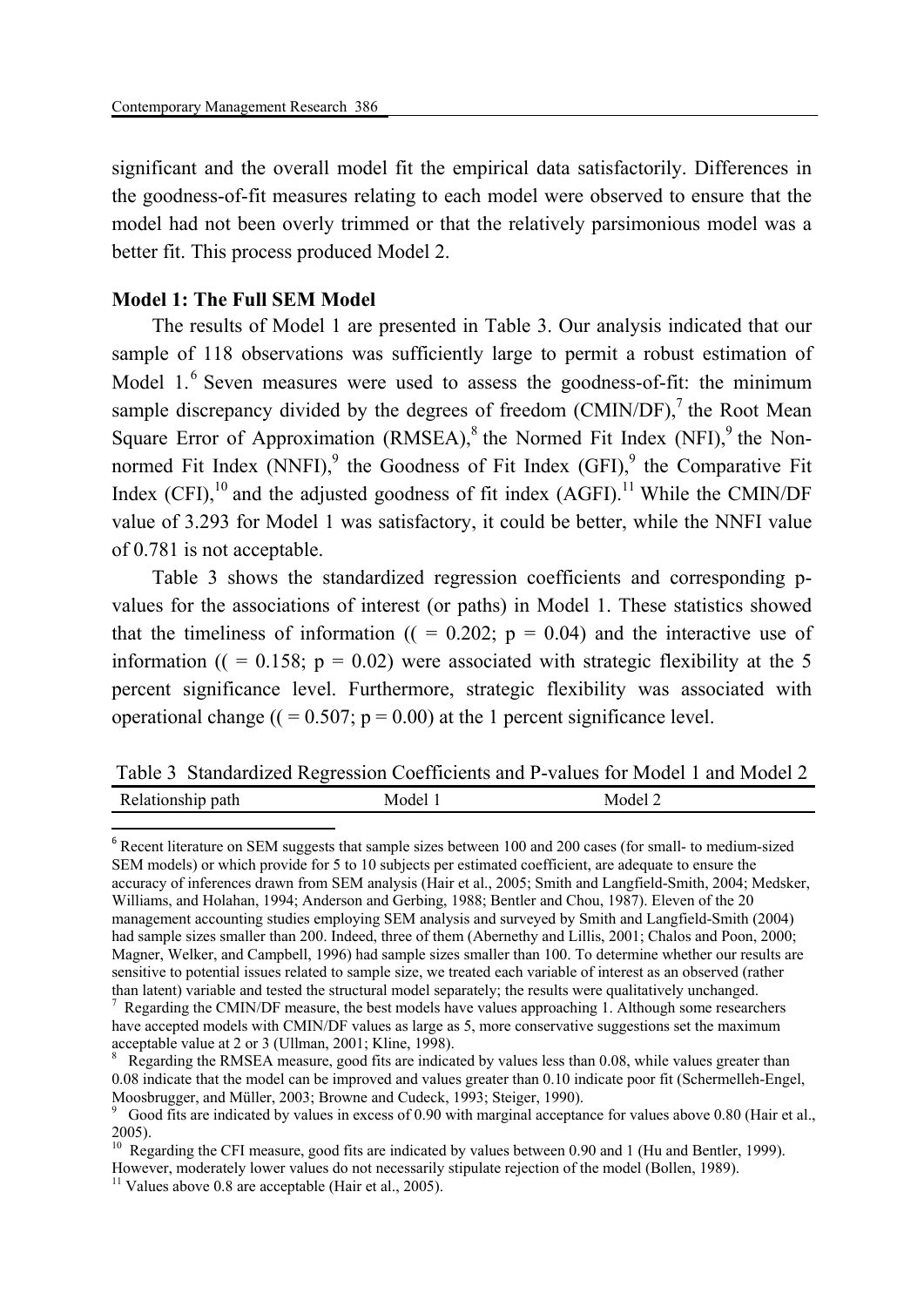|                                                          | Coefficient | Significance           | Coefficient | Significance          |
|----------------------------------------------------------|-------------|------------------------|-------------|-----------------------|
| Scope $\rightarrow$ Flexibility <sup>#</sup>             | 0.106       | 0.34                   | N/A         | N/A                   |
| Timeliness $\rightarrow$ Flexibility                     | 0.243       | $*0.04$                | 0.269       | $\degree 0.03$        |
| Aggregation $\rightarrow$ Flexibility                    | 0.161       | 0.18                   | N/A         | N/A                   |
| Integration $\rightarrow$ Flexibility                    | $-0.104$    | 0.16                   | N/A         | N/A                   |
| Interactive use $\rightarrow$ Flexibility                | 0.381       | $^*0.02$               | 0.394       | $*$ <sup>*</sup> 0.00 |
| $Flexibility \rightarrow Operational change$             | 0.630       | $*$ <sup>**</sup> 0.00 | 0.577       | $*$ <sup>0.00</sup>   |
| $Flexibility \rightarrow Product change$                 | 0.333       | $^*0.02$               | N/A         | N/A                   |
| Flexibility $\rightarrow$ Structural change <sup>†</sup> | 0.249       | $*0.02$                | N/A         | N/A                   |
| $F$ lexibility $\rightarrow$ Marketing change            | 0.689       | $*$ <sup>**</sup> 0.00 | 0.657       | $*$ <sup>*</sup> 0.00 |

\* Significant at the 5% significance level

\*\*Significant at the 1% significance level

# 'Flexibility' refers to strategic flexibility

† 'Structural change' refers to the structural and directional dimension of strategic change

### **Model 2: The Reduced SEM Model**

1

Model 2, the reduced SEM model, resulted from the sequential deletion of statistically insignificant associations of interest in Model 1 (from most insignificant to least insignificant) until all those that remained were significant and the overall model fit the data satisfactorily.<sup>12</sup> This process substantially improved the fit of the resultant model: the CMIN/DF decreased from 3.293 to 2.397, the NNFI increased from 0.781 to 0.867, the CFI increased from 0.942 to 0.947, and the AGFI increased from 0.820 to 0.868. Overall, the seven goodness-of-fit measures indicate that the goodness-of-fit assumption was appropriate.

The standardized regression coefficients and corresponding p-values for Model 2 are presented in Table 3. The statistics for Model 2 showed that the timeliness of information (( = 0.243;  $p = 0.00$ ) and the interactive use of information (( = 0.183;  $p =$ 0.00) were still associated with strategic flexibility at the 1 percent significance level. These findings provide support for H2b and H3. Strategic flexibility was still associated with operational strategic change ( $\beta = 0.507$ ; p = 0.00).

The mediating role of strategic flexibility was examined by reference to the approach suggested by James and Brett (1984) and recently adopted by Nadkarni and Herrmann (2010) in their study of strategic flexibility. According to this approach, mediation exists in cases in which the paths between the independent variable and the mediator and between the mediator and the dependent variable are both significant

 $12$  The same variables and associations of interest remained in the model when the sequence was performed in reverse (i.e., where variables and paths were sequentially added to the model, with insignificant paths removed at each step). Also note that the same results were obtained using different combinations of the items used to measure strategic flexibility and operational strategic change. Hence, while the number of items used for these measures was reduced to improve the reliability of the measures, the same findings were observed when all items were used.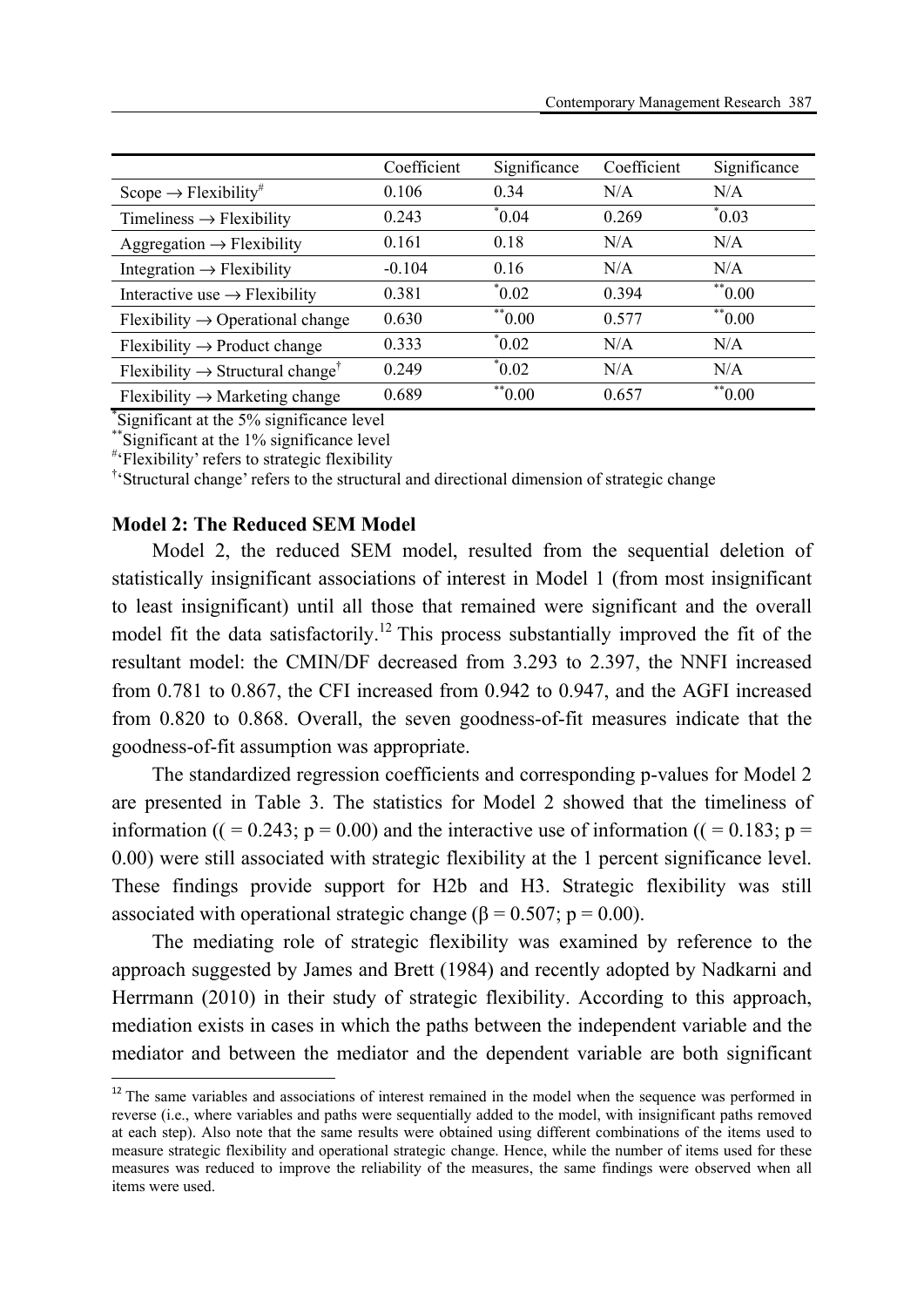1

and the overall model shows acceptable goodness-of-fit (Nadkarni and Herrmann, 2010; James, Mulaik, and James,  $2006$ .<sup>13</sup> This is evidently the case in respect of Model 2, such that strategic flexibility can be said to mediate the relationships between timeliness and the two dimensions of strategic change and between interactive use and the two dimensions of strategic change.<sup>14</sup>

### **DISCUSSION AND CONCLUSION**

### **Discussion of The Results and Their Implications**

This study empirically examined the associations between specific MCS characteristics and strategic flexibility and between strategic flexibility and strategic change. Additionally, the study explored whether and in what instances strategic flexibility mediates the association between specific MCS characteristics and strategic change. In so doing, the study has sought to develop a more comprehensive theory of strategic management in dynamic environments based on empirical insight into the role of strategic flexibility as a product of MCS characteristics, an enabler of strategic change, and a mediating variable accounting for the relationships between MCS characteristics and strategic change.

The study's results indicated that two MCS characteristics (the timeliness and interactive use of information) are significantly related to strategic flexibility, that strategic flexibility is significantly related to the operational strategic change dimension, and that strategic flexibility mediates the relationships between these particular MCS characteristics and operational strategic change.

The finding that MCS characteristics facilitate strategic flexibility provides empirical evidence in support of the literature (Gond et al., 2012; Shimizu and Hitt, 2004). The significant, positive association between the timeliness of information and strategic flexibility indicates that organizations tend to be more strategically flexible when the information system provides more timely information. This suggests that organizations seeking to develop strategic flexibility ought to focus on information

<sup>&</sup>lt;sup>13</sup> This approach differs from the alternative Baron and Kenny (1986) approach in a number of ways. In particular, the adopted approach does not require as a condition for mediation either a significant direct relationship between the independent variable (the MCS characteristic) and the dependent variable (the dimensions of strategic change) or a significant decrease in the coefficient of the relationship between the independent variable and the dependent variable upon the mediator's inclusion in the model (James *et al.*, 2006; Shrout and Bolger, 2002).

<sup>&</sup>lt;sup>14</sup> Further evidence of mediation is indicated by the superior goodness-of-fit of Model 2 (a fully mediated model) relative to that of an equivalent partially mediated model (which includes paths from each MCS characteristic to both strategic flexibility and the dimensions of strategic change) and an equivalent fully mediated model (which only includes paths from each MCS characteristic directly to the dimensions of strategic change). This also indicates complete mediation (i.e., strategic flexibility accounts fully for the relationships between these MCS characteristics and operational strategic change).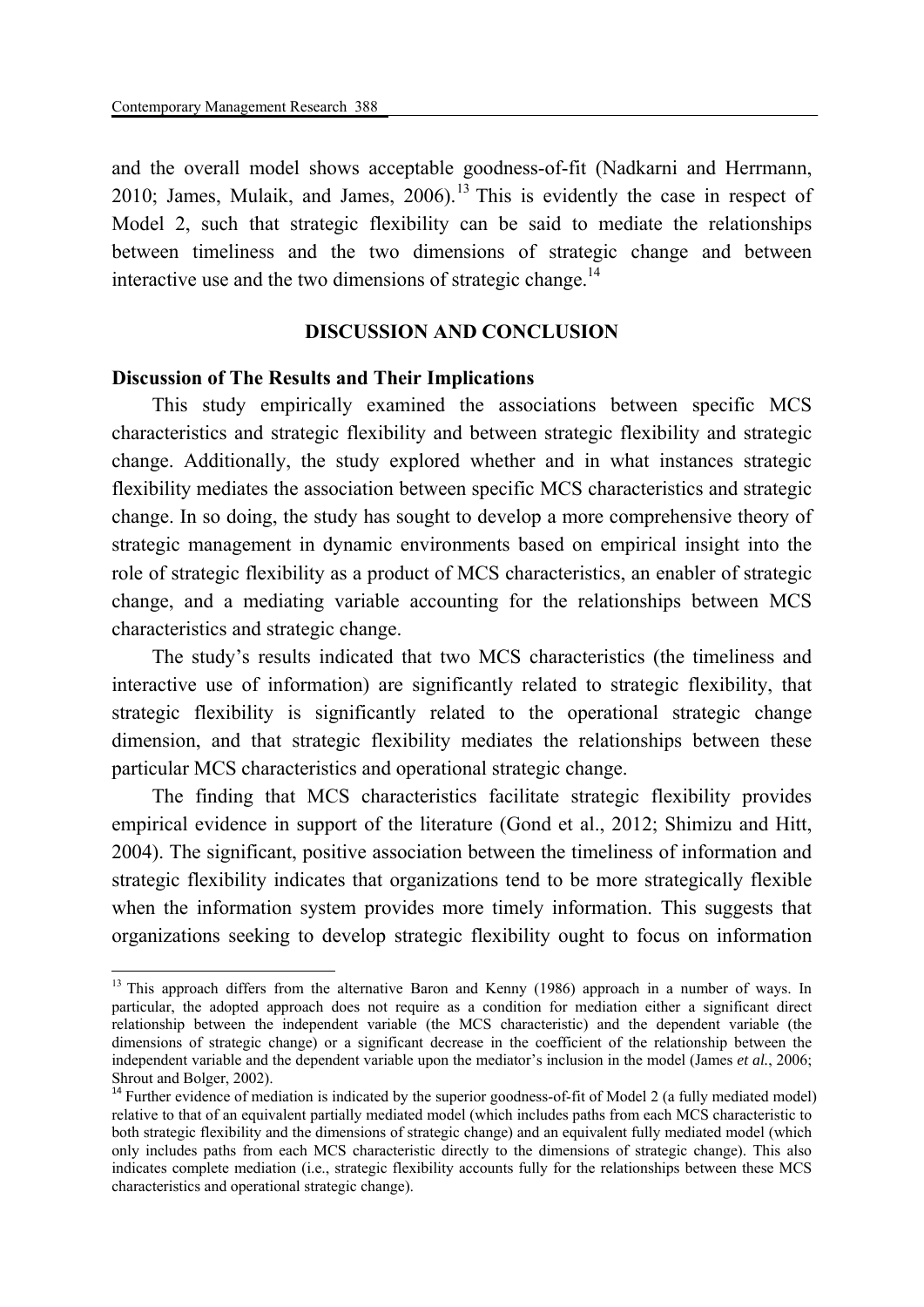that is timely in terms of the frequency and speed with which it is reported to decision makers (Bouwens and Abernethy, 2000). This could entail, for instance, investment in systems that facilitate the provision of information as soon as possible following the events to which it relates; the generation of reports on a frequent, systematic, and regular basis; and the delivery of information immediately upon request or upon its input into the information system. The implication is a plausible one since the timely identification of environmental change is, by definition, central to strategic flexibility.

The significant, positive association between the interactive use of information and strategic flexibility indicates that organizations tend to be more strategically flexible when information is used more interactively. This finding provides empirical evidence in support of case study evidence which has purported this association (Kober et al., 2007; Archer and Otley, 1991; Roberts, 1990). Hence, it is suggested that organizations seeking to develop strategic flexibility ought to, for instance, facilitate the increased and recurrent flow of information throughout the organization and encourage the personal involvement of managers at all levels in the decisionmaking activities of subordinates. This implication is a plausible one, considering the recognition and qualitative evidence of the interactive use of information as a tool for strategic renewal, which stimulates opportunity seeking and facilitates the emergence, acceptance, and coordinated execution of strategic initiatives (Simons, 1995).

The significant, positive association between strategic flexibility and operational strategic change indicates that strategically flexible organizations are more likely to engage in operational change (e.g., concerning technology adoption, business partnerships, distribution channels, and the range of products/services). The implication is a plausible one because the actual realisation of strategic flexibility as a capability to adapt to environmental change would necessarily entail strategic change. Hence, the suggestion is that organizations seeking sustainable alignment with dynamic environments ought to focus on the development of strategic flexibility (by providing for more timely information and the interactive use of information).

The significant, positive, and simultaneously existing associations between the timeliness and interactive use of information and strategic flexibility and between strategic flexibility and operational strategic change indicate that strategic flexibility mediates the relationships between those MCS characteristics and operational strategic change: the MCS characteristics influence strategic flexibility, which separately and subsequently influences the dimensions of strategic change (Baron and Kenny, 1986). Such findings support the claims of Henri (2006b) that the link between MCS and strategic change exists at the capabilities level. Therefore, the focus in the extant literature on strategic change as a direct product of MCS characteristics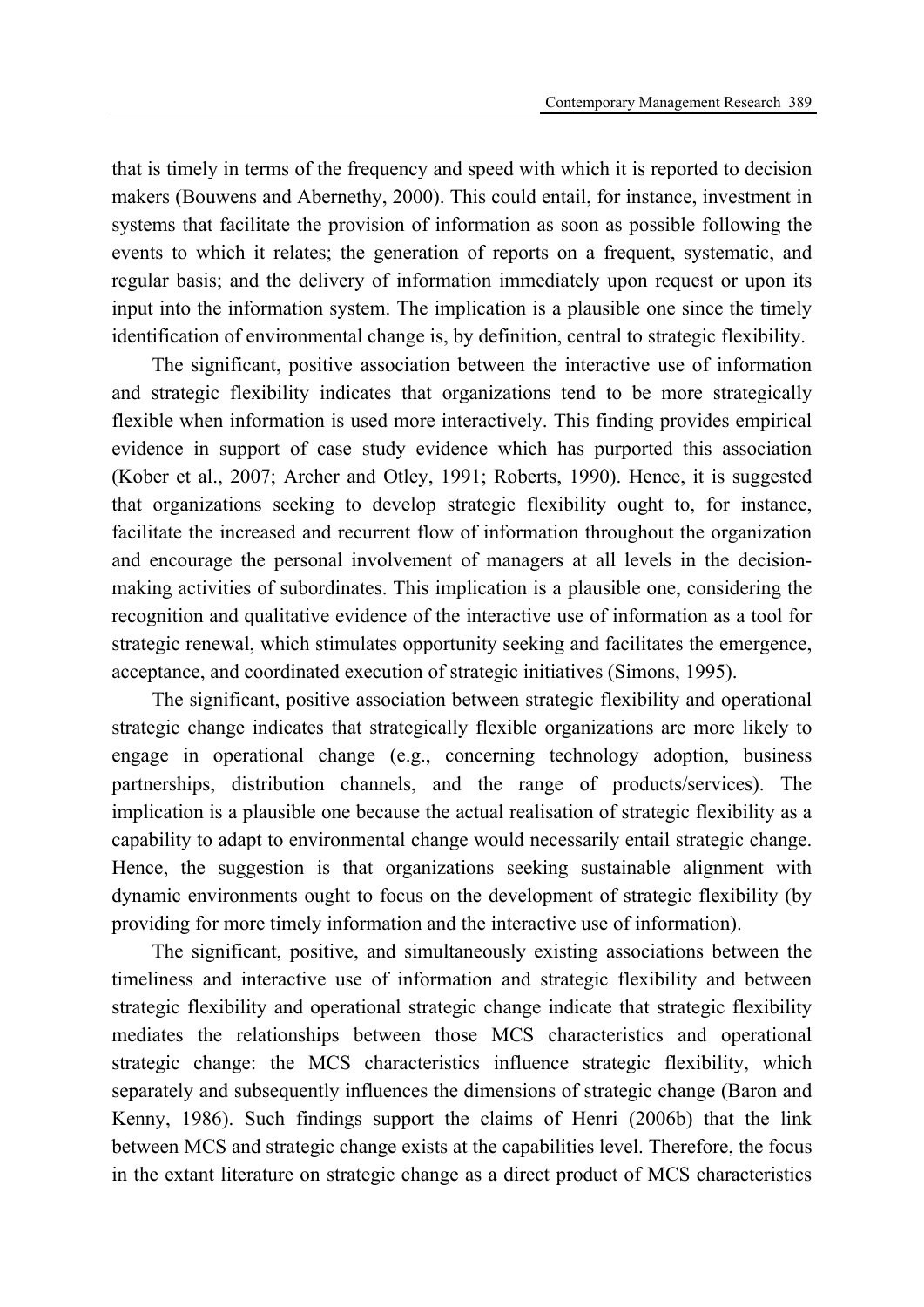has been misplaced with respect for some variables, including the interactive use variable, as studied in Naranjo-Gil and Hartmann (2007) and Abernethy and Brownell (1999).

### **Contributions of The Study**

Prior to this study, empirical research had largely neglected or otherwise taken for granted the relevance of strategic flexibility to the MCS–strategic change relationship. Meanwhile, non-empirical research had been largely speculative and provided an unsatisfactory basis upon which to distinguish the actual and potential relevance of strategic flexibility. In that context, and through the empirical elucidation of significant associations between these variables, this study sought insight into the role of strategic flexibility as a product of MCS characteristics, an enabler of strategic change, and a mediating variable accounting for the relationships between MCS characteristics and strategic change. The incorporation of strategic capabilities as mediators in the MCS–strategy relationship is an important emerging development in the literature (Grafton *et al.*, 2010; Henri, 2006). The identification of such intervening variables is important because, as Epstein (2002) argues, effective management demands a close understanding of value drivers (in this case, strategic change and adaptation) and the specific causal relations critical thereto.

The study's findings offer a more comprehensive theory of strategic management in dynamic environments, which contributes to the MCS–strategy literature and informs the practice of organizational management with reference to the resourcebased view of the firm. In particular, the findings indicate to researchers in the MCS– strategy field that, although some MCS characteristics might lead directly to strategic change, greater attention should be paid to the role of strategic flexibility as a product of MCS characteristics, an enabler of strategic change, and a mediator in the relationships between certain MCS characteristics and dimensions of strategic change. The findings also indicate to managers what is needed to achieve organizational effectiveness in dynamic environments; namely, the development and management of organizational resources (i.e., MCS characteristics) and thereby strategic capability (i.e., strategic flexibility), which is critical to the sustenance of long-term competitive advantage by virtue of its facilitation of shorter-term (re)alignments of organizational strengths and weaknesses with environmental opportunities and threats (i.e., strategic change).

### **Limitations of The Study and Suggestions for Future Research**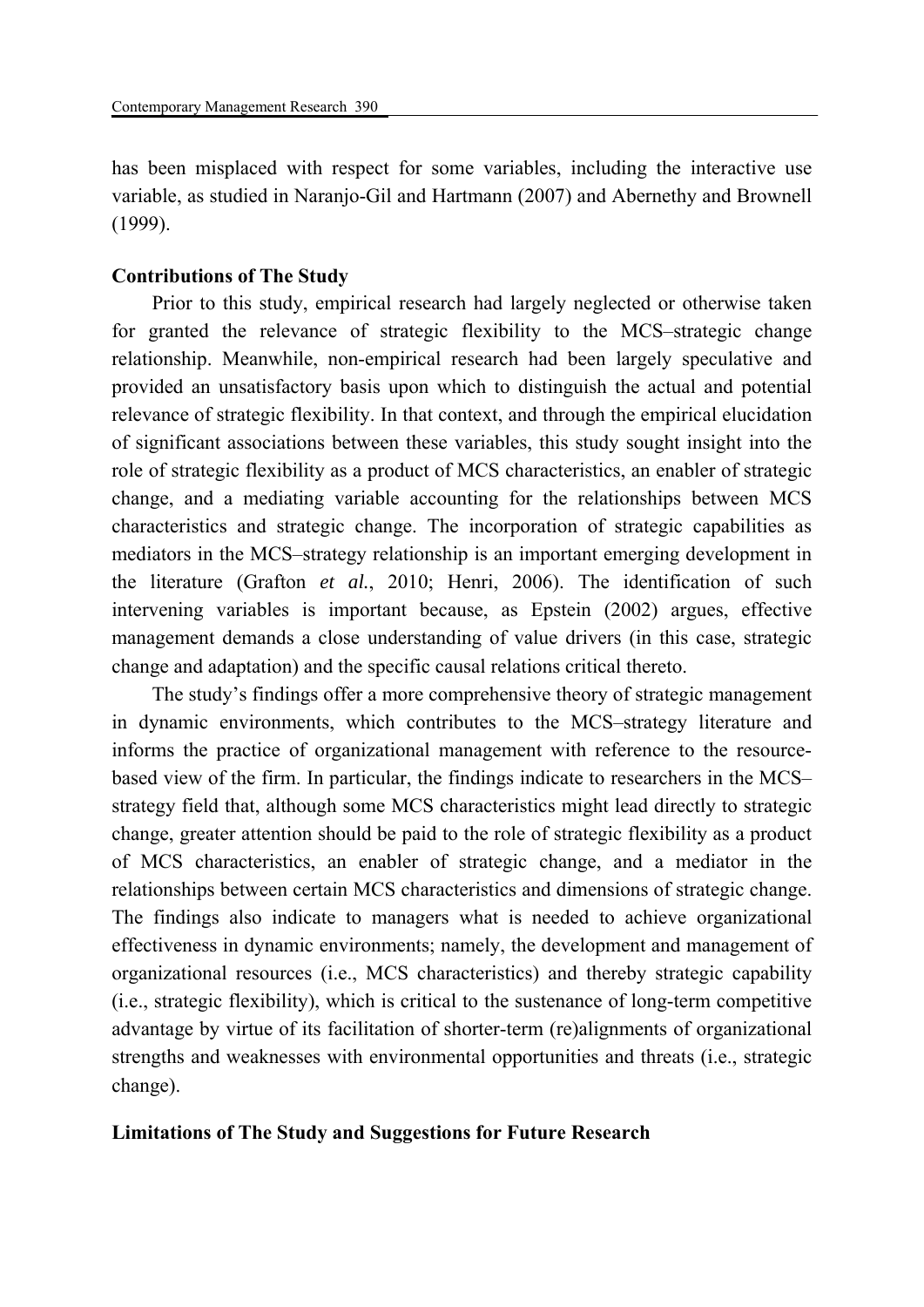This study is subject to a number of limitations. First, employment of the mail survey method entails the usual set of limitations, including the potential for endogeneity<sup>15</sup> and common method bias.<sup>16</sup> Furthermore, the method does not permit the elimination of rival explanations or, therefore, the establishment of cause-andeffect relations between variables of interest; at best, such is inferred from the consistency of significant associations with theories suggesting causation (Singleton and Straits, 2010). Future studies could combine a survey with longitudinal field research, including interviews with not only those top executives completing the questionnaire, but also with lower-level managers in the organization.

Secondly, given the low convergent validity in respect to strategic flexibility and the strategic change variables, future studies may confirm the observed associations using improved measures. Thirdly, the limitation of the study's sample frame to organizations within the Australian manufacturing industry can correspondingly limit the generalizability of the study's findings to organizations within other industries, including manufacturing industries outside Australia. The strategy literature suggests that drivers of organizational change are different for firms in dynamic environments and stable environments (Nadkarni and Narayanan, 2007; Bogner and Barr, 2000; Eisenhardt and Martin, 2000), and the MCS literature suggests that MCS characteristics that are effective in dynamic environments (e.g., the interactive use of information) are less so in stable environments. Accordingly, replication of this study in subgroupings of the manufacturing industry to capture companies in stable environments as well as those in dynamic environments could be undertaken. Further replication studies could be considered in other industries (either manufacturing industries in other countries or non-manufacturing industries), and control of the environmental dynamism variable would permit an assessment of the generalizability of the study's findings.

Other opportunities for future research emerge from this study and its findings. In particular, the MCS characteristics examined in this study are merely few of many

1

<sup>&</sup>lt;sup>15</sup> Although it has been suggested that strategy may influence a MCS just as a MCS may influence strategy (Simons, 1994), such that strategic flexibility may influence MCS characteristics and be influenced by strategic change, the literature and the resource-based view of the firm (Grant, 1991) provide sufficient theoretical support for the structural model adopted in this study and for the interpretation of those MCS–strategy associations identified by this study. This should alleviate any concerns about possible endogeneity.

<sup>&</sup>lt;sup>16</sup> Common method bias might arise in this study due to the repeated use of relatively short, Likert-type scales with the same or similar anchor points and explain some of the covariation observed among the variables. Harman's single-factor test, a diagnostic tool allowing for an assessment of the extent to which common-method bias may be a problem, was carried out (Podsakoff *et al.*, 2003). The outcome of that test (which involved loading all items measuring the variables of interest into an exploratory factor analysis in order to determine whether any one general factor accounts for the majority of the covariance among the measures) did not identify any such bias. This, however, is no guarantee that there is no common method bias.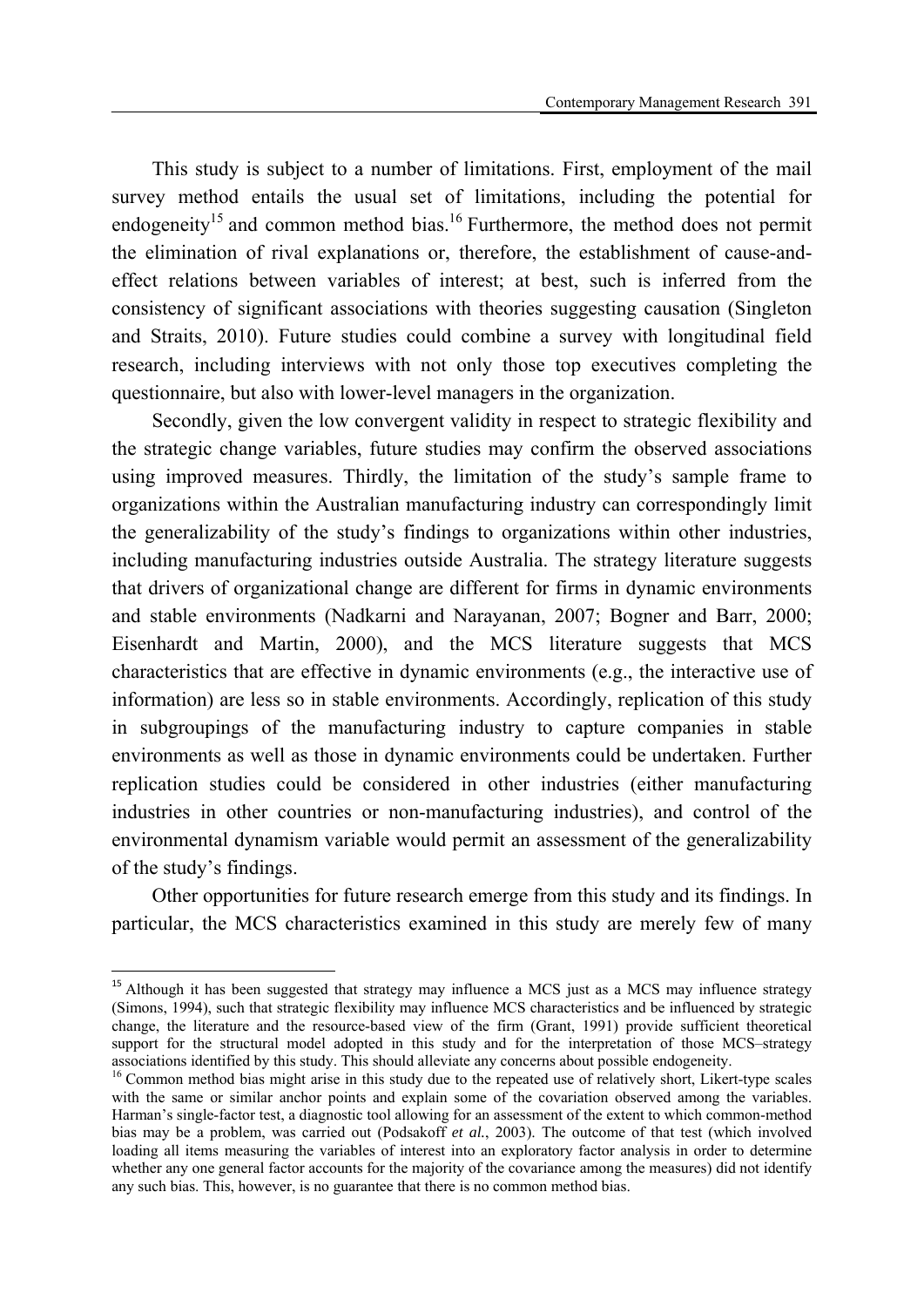possible antecedents to strategic flexibility. It is thus hardly conceivable that any single study or model would explain an especially large proportion of the variation in strategic flexibility. Future research should consider examining other organizational characteristics (whether MCS-related or otherwise) either separately or in addition to those examined in this study. The same suggestion applies to the antecedents to strategic change.

# **REFERENCE**

- Aaker, D. A. & Mascarenhas, B. (1984). The need for strategic flexibility. *Journal of Business Strategy*, *5*(2), 74-82. http://dx.doi.org/10.1108/eb039060
- Abbott, A. & Banerji, K. (2003). Strategic flexibility and firm performance: the case of US based transnational corporations. *Global Journal of Flexible Systems Management*, *4*(1-2), 1-8.
- Abernethy, M. A. & Brownell, P. (1999). The role of budgets in organizations facing strategic change: an exploratory study. *Accounting, Organizations and Society*, *24*(3), 189-204. http://dx.doi.org/10.1016/S0361-3682(98)00059-2
- Abernethy, M. A. & Lillis, A. M. (1995). The impact of manufacturing flexibility on management control system design. *Accounting, Organizations and Society*, *20*(4), 241-258. http://dx.doi.org/10.1016/0361-3682(94)E0014-L
- Ackoff, R. L. (1967). Management misinformation systems. *Management Science*, *14*(4), 147-156. http://dx.doi.org/10.1287/mnsc.14.4.B147
- Akhtar, M. & Mittail, R.K. (2014).Strategic flexibility information system flexibility and enterprise performance management. *Organizational Flexibility and Competitiveness, Flexible Systems Management*, 41-51.Nandakumar, M.K, Jharkharia, S. & Nair, A. (Eds)
- Amason, A. C. (1996). Distinguishing the effects of functional and dysfunctional conflict on strategic decision making: resolving a paradox for top management teams. *Academy of Management Journal*, *39*(1), 123-148. http://dx.doi.org/10.2307/256633
- Anderson, J. & Gerbing, D. (1988). Structural equation modeling in practice: a review and recommended two step approach. *Psychological Bulletin*, *103*(3), 411-423. http://dx.doi.org/10.1037/0033-2909.103.3.411
- Anthony, R. H. & Govindarajan, V. (2007). *Management Control Systems*, 12<sup>th</sup> Edition, McGraw-Hill Irwin, New York.
- Archer, S. & Otley, D. T. (1991). Strategy, structure, planning and control systems and performance evaluation – Rumenco Ltd. *Management Accounting Research*, *2*(4), 263-303. http://dx.doi.org/10.1016/S1044-5005(91)70038-3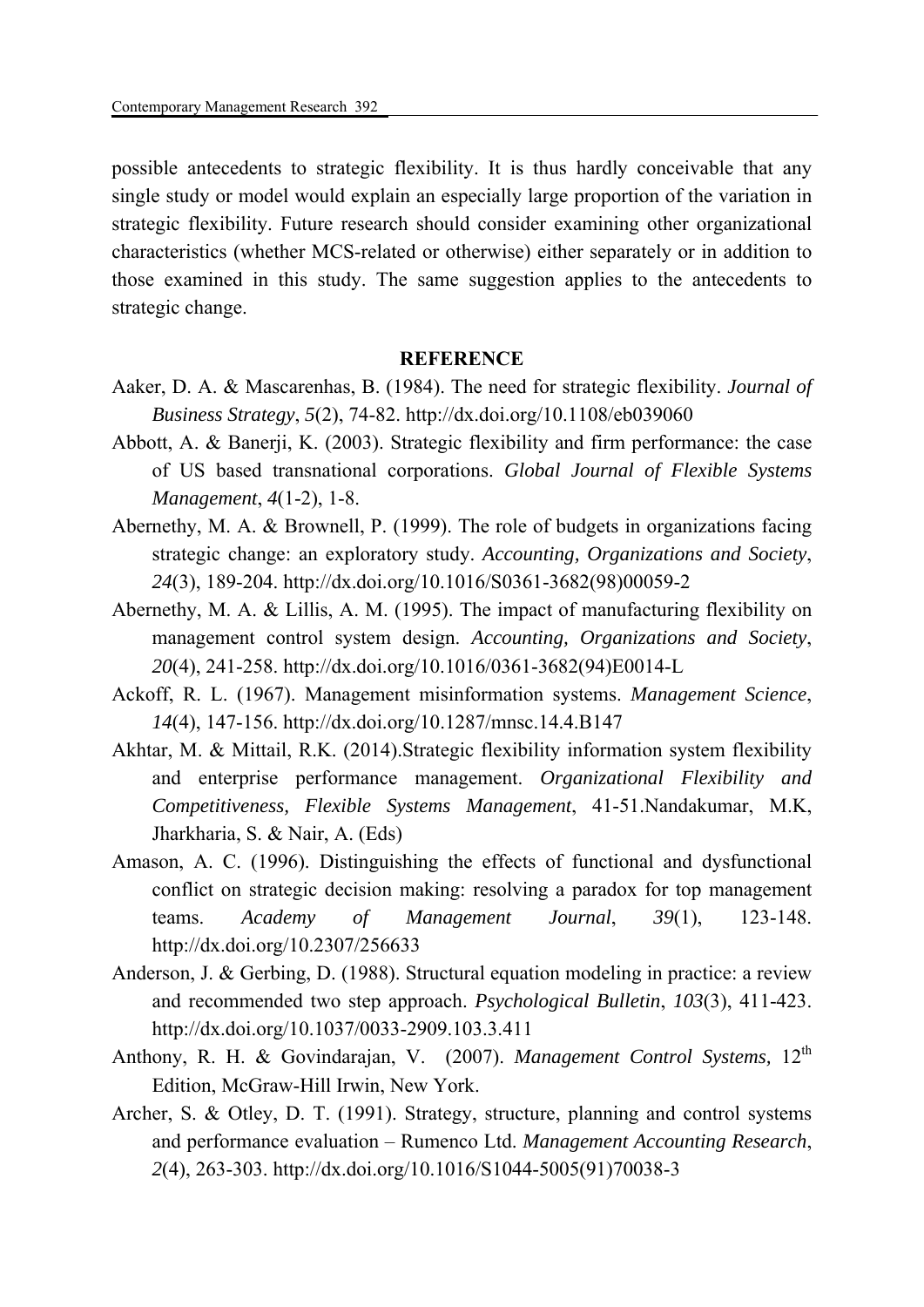- Arief, M., Thoyib, A, Sudiro, A. & Rohman, F. (2013). The effect of entrepreneurial orientation on the firm performance through strategic flexibility: a study on the SMEs cluster in Malang. *Journal of Management Research, 5*(3), 44-62.
- Atkinson, A. A., Banker, R. D., Kaplan, R. S. & Young, M. (1997). *Management Accounting*, Prentice Hall, Upper Saddle River.
- Australian Bureau of Statistics, (2010). *Year Book Australia 2009–10,* Catalogue No. 1301.0. Australian Government Publishing Service, Canberra.
- Auzair, S. M. & Langfield-Smith, K. (2005). The effect of service process type, business strategy an life cycle stage on bureaucratic MCS in service organisations. *Management Accounting Research*, *16*(4), 399-421. http://dx.doi.org/10.1016/j.mar.2005.04.003
- Baron, R. M. & Kenny, D. A. (1986). The moderator-mediator variable distinction in social psychological research: conceptual, strategic and statistical considerations. *Journal of Personality and Social Psychology*, *51*(6), 1173-1182. http://dx.doi.org/10.1037/0022-3514.51.6.1173
- Baum, J. R. & Wally, S. (2003). Strategic decision speed and firm performance. *Strategic Management Journal*, *24*(11), 1107-1129.
- Bednar, M.K, Bolvie, S. & Prince, N. R. (2012). Burr under the saddle: how media coverage influences strategic change. *Organization Science*, *24*(3), 910-925.
- Bentler, P. M. & Chou, C. P. (1987). Practical issues in structural modelling. *Sociological Methods and Research*, *16*(1), 78-117.
- Bettis, R. A. & Hitt, M. A. (1995). The new competitive landscape. *Strategic Management Journal*, 16(1), 7-19. http://dx.doi.org/10.1177/0049124187016001004
- Bhimani, A. & Langfield-Smith, K. (2007). Structure, formality and the importance of financial and non-financial information in strategy development and implementation. *Management Accounting Research*, *18*(1), 3-31. http://dx.doi.org/10.1016/j.mar.2006.06.005
- Bisbe, J. & Otley, D. (2004). The effects of the interactive use of management control systems on product innovation. *Accounting, Organizations and Society*, *29*(8), 709-737. http://dx.doi.org/10.1016/j.aos.2003.10.010
- Bogner, W. C. & Barr, P. S. (2000). Making sense of hyper competitive environments: A cognitive explanation for the persistence of high velocity competition. *Organization Science*, *11*(2), 212-216. http://dx.doi.org/10.1287/orsc.11.2.212.12511
- Bollen, K. A. (1989). *Structural Equations with Latent Variables*, Wiley, New York.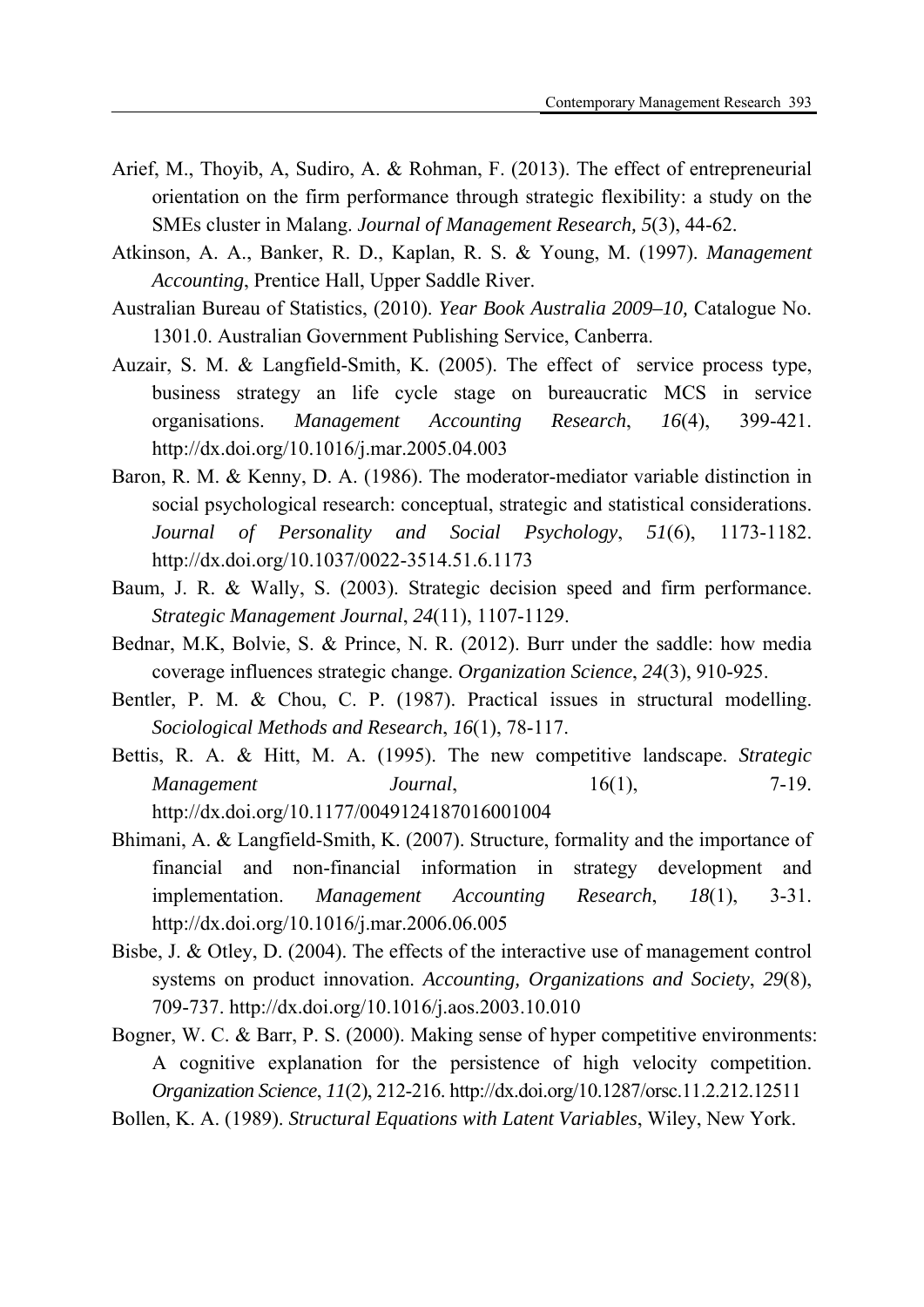- Bouwens, J. & Abernethy, M. A. (2000). The consequences of customization on management accounting system design. *Accounting, Organizations and Society*, *25*(3), 221-241. http://dx.doi.org/10.1016/S0361-3682(99)00043-4
- Browne, M. W. & Cudeck, R. (1993). Alternative ways of assessing model fit. In *Testing Structural Equation Models*, Bollen, K. A. and J. S. Long, (Eds.), Sage, Newsbury Park.
- Bruining, H., Bonnet, M. & Wright, M. (2004). Management control systems and strategy change in buyouts. *Management Accounting Research*, *15*(2), 155-177. http://dx.doi.org/10.1016/j.mar.2004.03.003
- Buckley, P. J. & Casson, M. C. (1998). Models of the multinational enterprise. *Journal of International Business Studies*, *29*(1), 21-44.
- Burns, T. & Stalker, G. M. (1961). *The Management of Innovation*. Tavistock Publications, London.
- Byrd, T. A. (2001). Information technology: core competencies, and sustained competitive advantage. *Information Resources Management Journal*, *14*(2), 27- 36.
- Celuch, K., Murphy, G. B. & Callaway, S. K. (2007). More bang for your buck: small firms and the importance of aligned information technology capabilities and strategic flexibility. *Journal of High Technology Management Research*, *17*(2), 187-197. http://dx.doi.org/10.1016/j.hitech.2006.11.006
- Chalos, P. & Poon, M. C. (2000). Participation and performance in capital budgeting teams. *Behavioral Research in Accounting*, *12*, 199-229.
- Chenhall, R.H, Kallunki, J.P. & Silvola, H. (2011). Exploring the relationships between strategy, innovation, and management control systems: the roles of social networking, organic innovative culture and formal controls. *Journal of Management Accounting Research,* 23(1), 99-128. http://dx.doi.org/10.2308/jmar-10069
- Chenhall, R. H. & Langfield-Smith, K. (2003). Performance measurement and reward systems, trust and strategic change. *Journal of Management Accounting Research*, *15*(1), 117-143. http://dx.doi.org/10.2308/jmar.2003.15.1.117
- Chenhall, R. H. & Langfield-Smith, K. (1998). The relationship between strategic priorities, management techniques and management accounting: an empirical investigation using a systems approach. *Accounting, Organizations and Society*, *23*(3), 243-264. http://dx.doi.org/10.1016/S0361-3682(97)00024-X
- Chenhall, R. H. & Morris, D. (1986). The impact of structure, environment and interdependence on the perceived usefulness of management accounting systems. *Accounting Review*, *61*(1), 16-35. http://www.jstor.org/stable/247520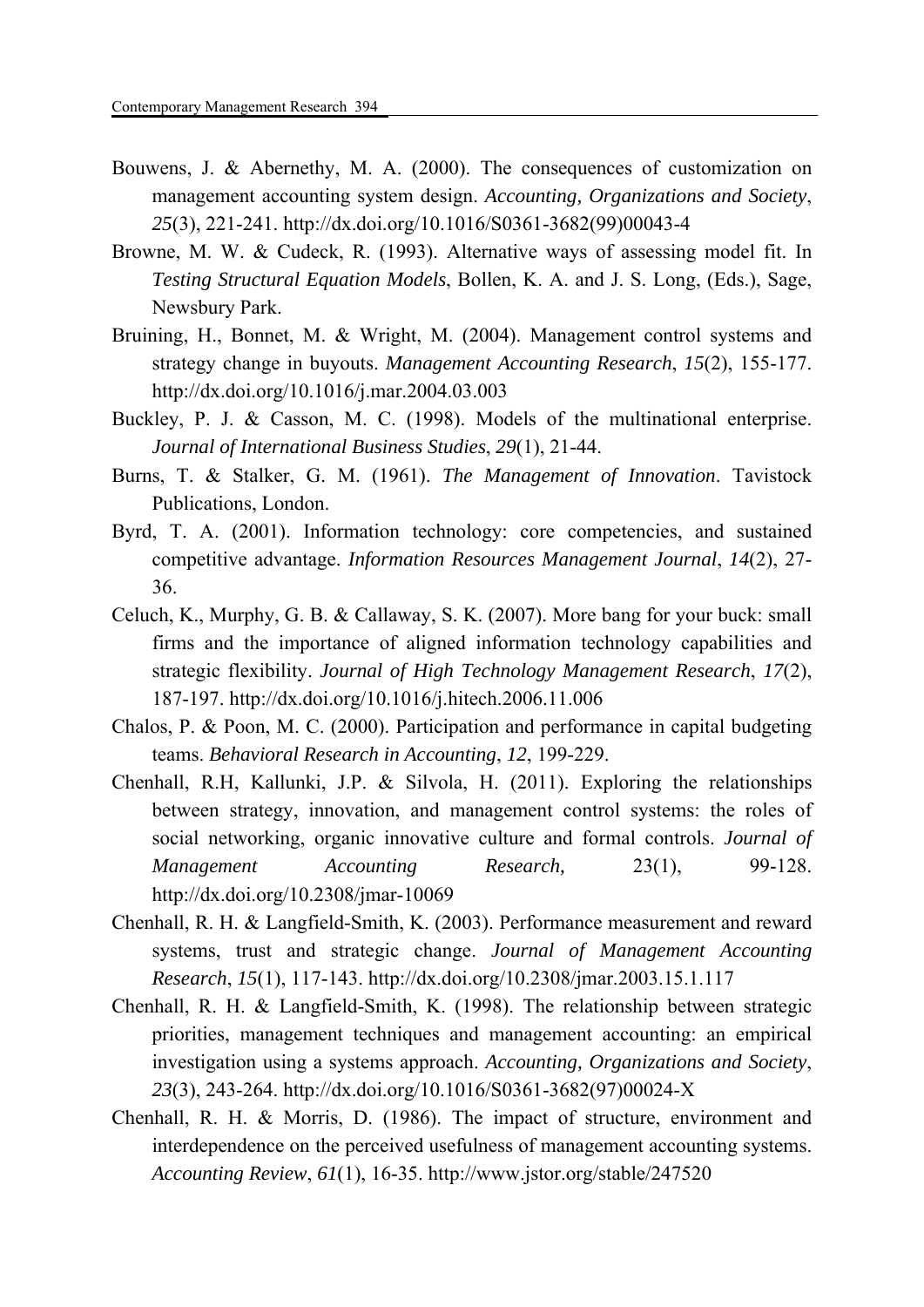- Cingoz, A., Asuman, A. & Dogan, A. K. (2013). Strategic flexibility, environmental dynamics and innovative performance: an empirical study. *The Proceedings of 9th Iternational Strategic Management Conference, 99*,582-589. http://dx.doi.org/10.1016/j.sbspro.2013.10.528
- Clarke, B. & Mia, L. (1995). Activity-based costing system: use and application in Australia, Monash University Syme School of Accounting, Research Paper in Applied Accounting and Finance, Discussion Paper 8, Series II.
- Combe, I. A. & Greenley, G. E. (2004). Capabilities for strategic flexibility: a cognitive content framework. *European Journal of Marketing*, *38*(11–12), 1456- 1480.
- Cray, D., Mallory, G.R., Butler, R. J., Hickson, D. J. & Wilson, D. C. (1988). Sporadic, fluid and constricted processes: three types of strategic decision making in organizations. *Journal of Management Studies*, *25*(1), 13-39. http://dx.doi.org/10.1111/j.1467-6486.1988.tb00020.x
- Cronbach, L. J. (1951). Coefficient alpha and the internal structure of tests. *Psychometrika*, *16*(3), 297-334.
- Das, T. & Elango, B. (1995). Managing strategic flexibility: key to effective performance. *Journal of General Management*, 20(3), 60-73.
- Davila, T. (2005). The promise of management control systems for innovation and strategic change. In *Controlling Strategy: Management, Accounting, and Performance Measurement*, Chapman C. S. (Ed.), Oxford University Press, New York.
- Dean, J. W. & Sharfman, M. P. (1996). Does decision process matter? A study of strategic decision-making effectiveness. *Academy of Management Journal*, 39(2), 368-396. http://dx.doi.org/10.2307/256784
- DeDreu, C. K. (1991). Productive conflict: the importance of conflict management and conflict issue, In *Using Conflict in Organizations*, DeDreu, C. K. & Van de Vliert, E. (Eds.), Sage Publications, London.
- Dent, J. F. (1987). Tensions in the design of formal control systems: a field study in a computer company. In *Accounting and Management: Field Study Perspectives*, Bruns, W. J. & Kaplan, R. S. (Eds.), Harvard Business School Press, Boston.
- Dillman, D. A. (2007). *Mail and Internet Surveys: The Tailored Design Method*, 2<sup>nd</sup> edition, Wiley, New York.
- Drnevich, P. L. & Kriauciunas, A. P. (2011). Clarifying the conditions and limits of the contributions of ordinary and dynamic capabilities to relative firm performance. *Strategic Management Journal*, *32*(3), 254-279.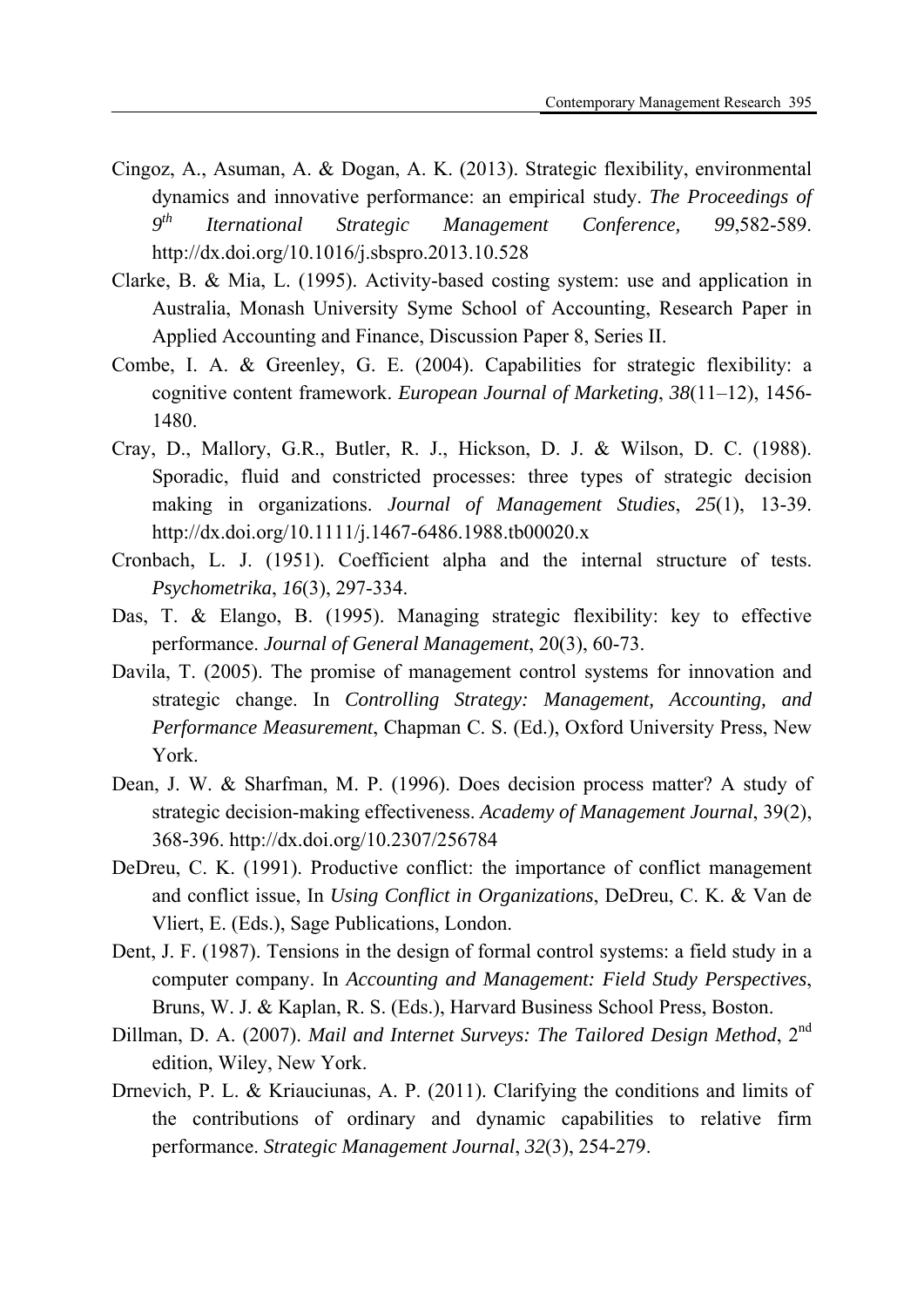- Dwyer, L.M,, Cvelbar.L.K,, Edwards, D. & Mihalic, T.A. (2013). Tourism firms' strategic flexibility: the case of Slovenia. *International Journal of Tourism Research*, *16*(4), 377-387
- Eisenhardt, K. M. & Martin, J. A. (2000). Dynamic capabilities: What are they? *Strategic Management Journal*, *21*(10–11), 1105-1121. http://www.jstor.org/stable/3094429
- Epstein, M. J. (2002). Measuring the payoffs of corporate actions: the use of financial and non-financial indicators. In *Performance Measurement and Management Control: A Compendium of Research*, Epstein, M. J. & Manzoni, J. F. (Eds.), Elsevier Science, Oxford.
- Galbraith, J. (1973). *Designing Complex Organizations*, Addison-Wesley, Reading.
- Galbraith, J. (1977). *Organization Design*, Addison-Wesley, Reading.
- Garud, R. & Kotha, S. (1994). Using the brain as a metaphor to model flexible production systems. *Academy of Management Review*, *19*(4), 671-698. http://dx.doi.org/10.5465/AMR.1994.9412190215
- Gerdin, J. (2005). The impact of departmental interdependencies and management accounting system use on subunit performance. *European Accounting Review*, *14*(2), 297-328.
- Gimbert, X., Bisbe, J. & Mendoza, X. (2010). The role of performance measurement systems in strategy formulation processes. *Long Range Planning*, *43*(4), 477-497. http://dx.doi.org/10.1016/j.lrp.2010.01.001
- Goldhar, J. D. & Lei, D. (1995). Variety is free: manufacturing in the twenty-first century. *Academy of Management Executive*, 9(4), 73-86. http://dx.doi.org/10.5465/AME.1995.9512032197
- Gond, J.P., Grubnic, S., Herzig,C. &Moon, J. (2012). Configuring management control systems: theorizing the integration of strategy and sustainability. *Management Accounting Research*, *23*(3), 205-223. http://dx.doi.org/10.1016/j.mar.2012.06.003
- Gordon, L. A. & Miller, D. (1976). A contingency framework for the design of accounting information systems. *Accounting, Organizations and Society*, *1*(1), 59-69. http://dx.doi.org/10.1016/0361-3682(76)90007-6
- Gordon, L. A. & Narayanan, V. K. (1984). Management accounting systems, perceived environmental uncertainty and organization structure: an empirical analysis. *Accounting, Organizations and Society*, *9*(1), 33-47. http://dx.doi.org/10.1016/0361-3682(84)90028-X
- Grafton, J., Lillis, A. M. & Widener, S. K. (2010). The role of performance measurement and evaluation in building organizational capabilities and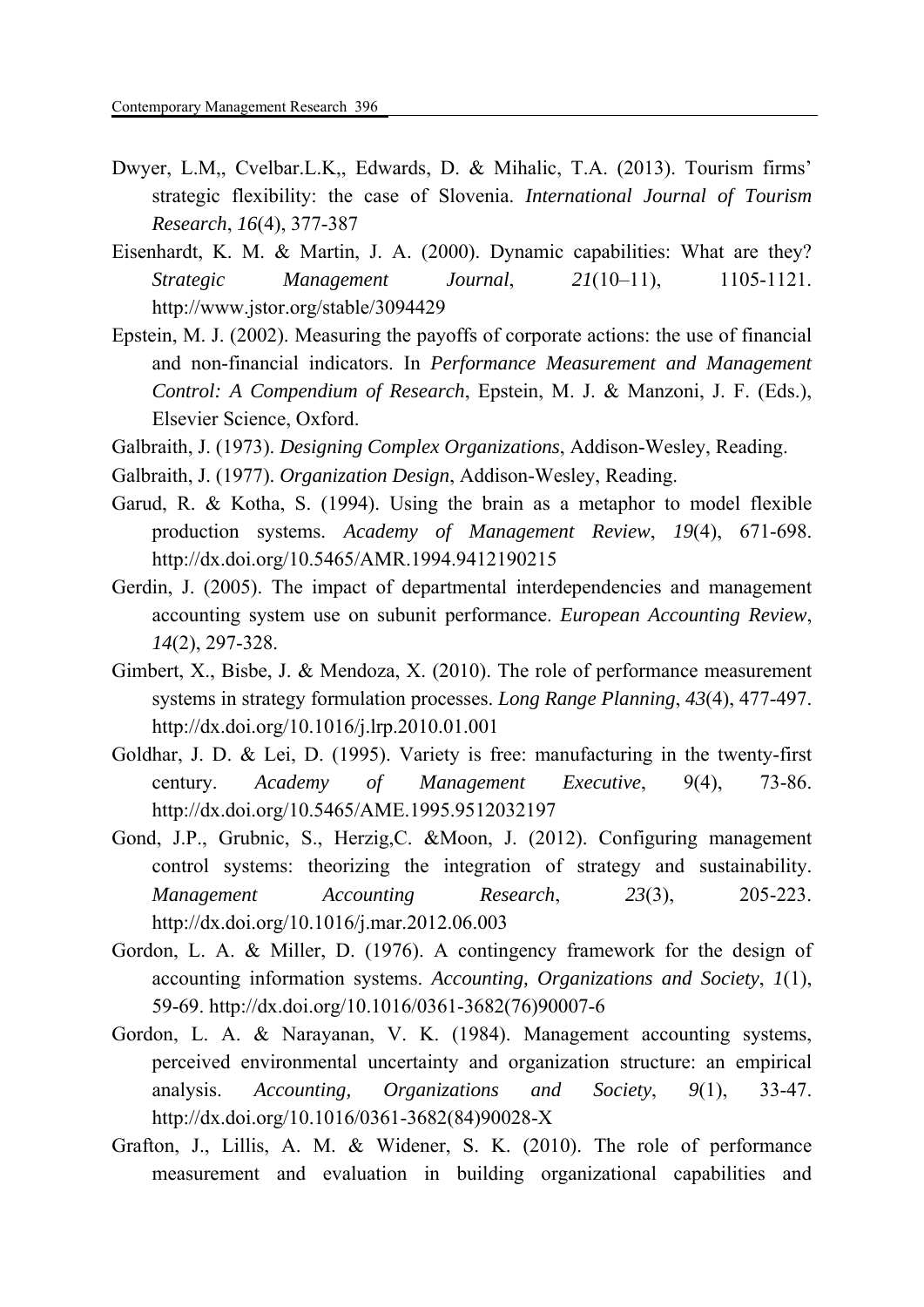performance. *Accounting, Organizations and Society*, *35*(7), 689-706. http://dx.doi.org/10.1016/j.aos.2010.07.004

- Grant, R. M. (1991). The resource-based theory of competitive advantage: Implications for strategy formulation, *California Management Review*, *33*(3), 114-135. http://dx.doi.org/10.2307/41166664
- Greiner, L. E. & Bhambri, A. (1989). New CEO intervention and dynamics of deliberate strategic change. *Strategic Management Journal*, *10*(1), 67-86. http://dx.doi.org/10.1002/smj.4250100707
- Grewal, R. & Tansuhaj, P. (2001). Building organizational capabilities for managing economic crisis: the role of market orientation and strategic flexibility. *Journal of Marketing*, *65*(2), 67-80. http://dx.doi.org/10.1509/jmkg.65.2.67.18259
- Gul, F.A. (1991). The effects of management accounting systems and environmental uncertainty on small business managers performance. *Accounting and Business Research, 22*(85), 57-61*.* http://dx.doi.org/10.1080/00014788.1991.9729418
- Hair, J. E., Black, W. C., Babin, B. J., Anderson, R. E. & Tatham, R. L. (2005). *Multivariate Data Analysis*, 6<sup>th</sup> edition, Prentice-Hall, New Jersey.
- Hatch, J. & Zweig, J. (2001). Strategic flexibility: the key to growth. *Ivey Business Journal*, *33*, 44-47.
- Hayes, R. H. & Pisano, G. P. (1994). Beyond world-class: the new manufacturing strategy. *Harvard Business Review*, *72*(1), 77-86.
- Helfat, C. E., Finkelstein, S., Mitchell, W., Peteraf, M. A., Singh, H., Teece, D. J. & Winter, S. G. (2007). *Dynamic Capabilities: Understanding Strategic Change In Organizations*, Blackwell Publishing, Oxford.
- Henri, J. (2006a). Organizational culture and performance measurement systems. *Accounting, Organizations and Society*, *31*(1), 77-103. http://dx.doi.org/10.1016/j.aos.2004.10.003
- Henri, J. (2006b). Management control systems and strategy: a resource-based perspective. *Accounting, Organizations and Society*, *31*(6) 529-558. http://dx.doi.org/10.1016/j.aos.2005.07.001
- Herrman, P. & Nadkarni, S. (2014). Managing strategic change: the duality of CEO personality. *Strategic Management Journal, 35*(9), 1318-1342. http://dx.doi.org/10.1002/smj.2156
- Hitt, M. A., Keats, B. W. & DeMarie, S. M. (1998). Navigating in the new competitive landscape: building strategic flexibility and competitive advantage in the 21st century. *Academy of Management Executive*, 12(4), 22-42. http://dx.doi.org/10.5465/AME.1998.1333922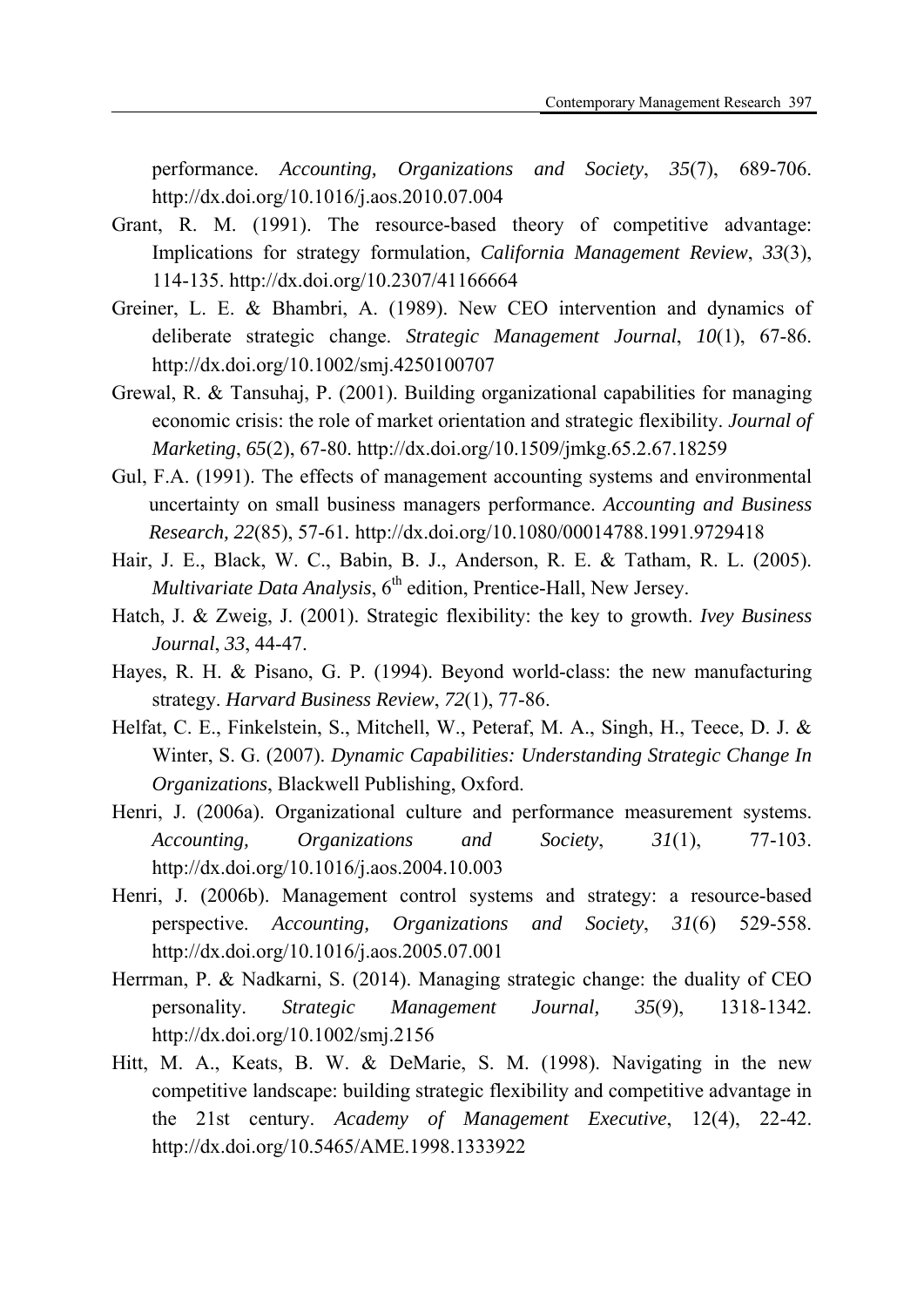- Hrebiniak, L. G. & Joyce, W. F. (1985). Organizational adaptation: strategic choice and environmental determinism. *Administrative Science Quarterly*, *30*(3), 336- 349. http://www.jstor.org/stable/2392666
- Hu, L. T. & Bentler, P. M. (1999). Cutoff criteria for fit indexes in covariance structure analysis: Conventional criteria versus new alternatives. *Structural Equation Modeling: A Multidisciplinary Journal*, *16*(1), 1-55. http://dx.doi.org/10.1080/10705519909540118
- Ittner, C. D., Larcker, F. & Randall, T. (2003). Performance implications of strategic performance measurement in financial services firms. *Accounting, Organizations and Society*, *28*(7–8), 715-741. http://dx.doi.org/10.1016/S0361-3682(03)00033- 3
- Jaeger, A. M. & Baliga, B. R. (1985). Control systems and strategic adaptation: lessons from the Japanese experience. *Strategic Management Journal*, *6*(2), 115- 134. http://dx.doi.org/10.1002/smj.4250060203
- James, L. R. & Brett, J. M. (1984). Mediators, moderators, and tests for mediation. *Journal of Applied Psychology*, *69*(2), 307-321. http://dx.doi.org/10.1037/0021- 9010.69.2.307
- James, L. R., Mulaik, S. A. & Brett, J. M. (2006). A tale of two methods. *Organizational Research Methods*, 9(2), 233-244.
- Kandemir, D. & Acur, N. (2012). Examining proactive strategic decision-making flexibility in new product development. *Journal of Product Innovation Management,* 29(4), 608-622. http://dx.doi.org/10.1111/j.1540- 5885.2012.00928.x
- Kallunki, J. P. & Silvola, H. (2008). The effect of organizational life cycle stage on the use of activity-based costing. *Management Accounting Research*, *19*(1), 62- 79. http://dx.doi.org/10.1016/j.mar.2007.08.002
- Kaul, M. (1997). The New Public Administration: management innovations in government. *Public Administration and Development*, *17*(1), 13-26.
- Kelly, D. & Amburgey, T. L. (1991). Organizational inertia and momentum: a dynamic model of strategic change. *Academy of Management Journal*, *34*(3), 591-612. http://dx.doi.org/10.2307/256407
- Kline, R. B. (1998). *Principles and Practice of Structural Equation Modeling*, Guilford Press, New York.
- Kober, R., Ng, J. & Paul, B. J. (2007). The interrelationship between management control mechanisms and strategy. *Management Accounting Research*, *18*(4), 425- 452. http://dx.doi.org/10.1016/j.mar.2007.01.002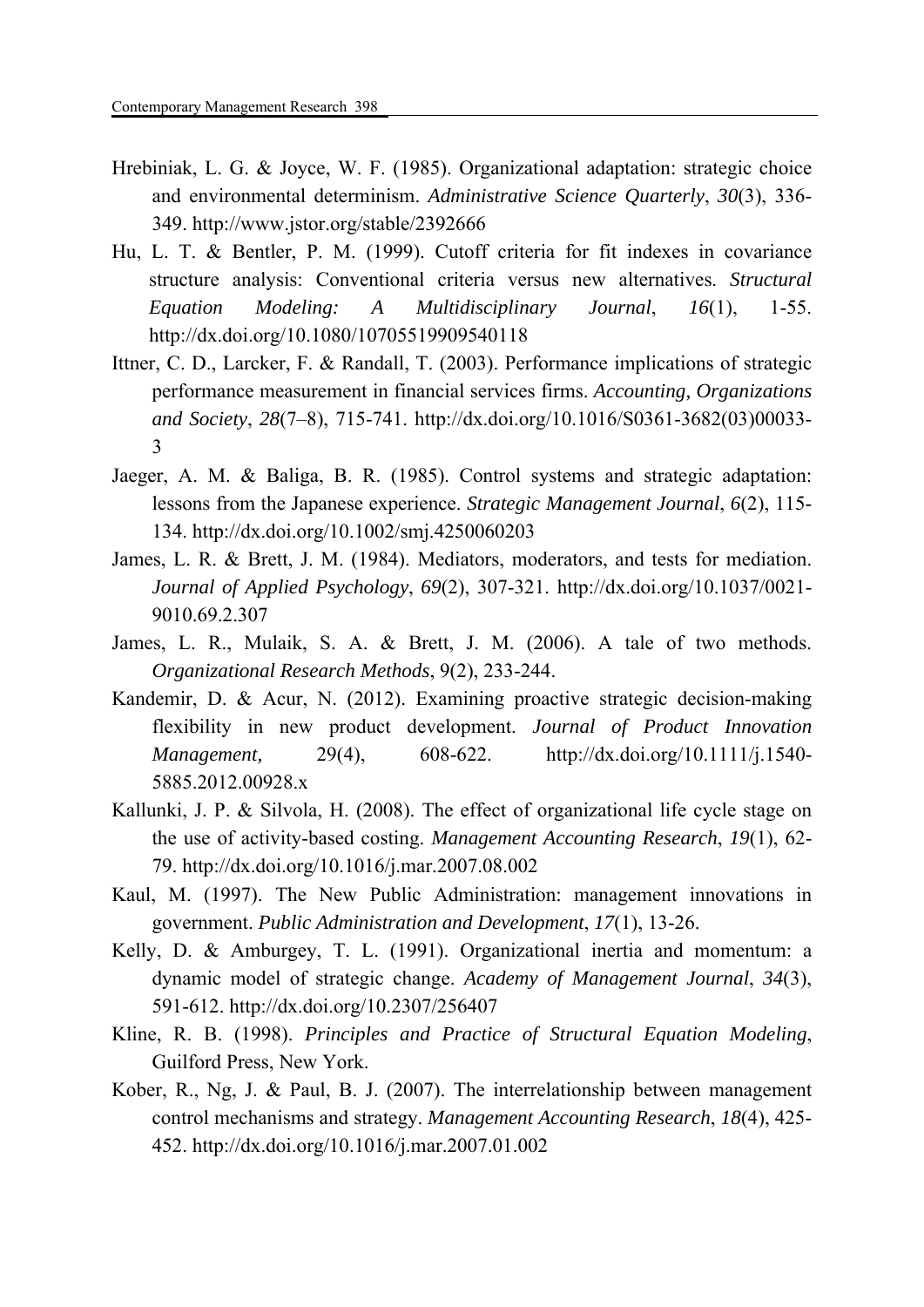- Kotha, S. (1995). Mass customization: implementing the emerging paradigm for competitive advantage. *Strategic Management Journal*, *16*(1), 21-42. http://dx.doi.org/10.1002/smj.4250160916
- Lant, T. K. & Montgomery, D. B. (1987). Learning from strategic success and failure. *Journal of Business Research*, *15*(6), 503-518. http://dx.doi.org/ 10.1016/01482963(87)90035-X
- Larcker, D. F. (1981). The perceived importance of selected information characteristics for strategic capital budgeting. *Accounting Review*, *56*(3), 519-528. http://www.jstor.org/stable/246913
- Lau, R.S. (1996). Strategic flexibility: A new reality for world-class manufacturing. *S.A.M. Advanced Management Journal*, *61*(2), 11-17.
- Lei, D., Hitt, M. A. & Goldhar, J. D. (1996). Advanced manufacturing technology: organizational design and strategic flexibility. *Organization Studies*, *17*(3), 501- 517. http://dx.doi.org/10.1177/017084069601700307
- Liu, H., Zhang, J. & Zao, X. (2013). Strategic flexibility and international venturing by emerging market firms; the moderating effects of institutional and relations factors. *Journal of International Marketing*, *21*(2), 79-98. http://dx.doi.org/10.1509/jim.12.0047
- MacKay,R.B.& Chia, R. (2013). Choice, chance, and unintended consequences in strategic change; a process understanding of the rise and fall of Northco Automotive. *Academy of Management Journal*, 56(1), 208-230.
- MacKinnon, W., Grant, G. & Cray, D. (2008). Enterprise Information Systems and Strategic Flexibility. In *Proceedings of the 41st Hawaii International Conference on System Sciences*, Honolulu, 1-9. http://dx.doi.org/10.1109/HICSS.2008.149
- Magner, N., Welker, R. B. & Campbell, T. L. (1996). Testing a model of cognitive budgetary participation processes in a latent variable structural equations framework. *Accounting and Business Research*, *27*(1), 41-50. http://dx.doi.org/10.1080/00014788.1996.9729530
- Matusik, S. F. & Hill, C. W. (1998). The utilization of contingent work, knowledge creation, and competitive advantage. *Academy of Management Review*, *23*(4), 680-697. http://dx.doi.org/10.5465/AMR.1998.1255633
- Medsker, G. L., Williams, L. J. & Holahan, P. J. (1994). A review of current practices for evaluating causal models in organizational behaviour and human resources management research. *Journal of Management*, *20*(2), 439-464. http://dx.doi.org/10.1177/014920639402000207
- Mia, L. & Chenhall, R. H. (1994). The usefulness of management accounting systems, functional differentiation and managerial effectiveness. *Accounting,*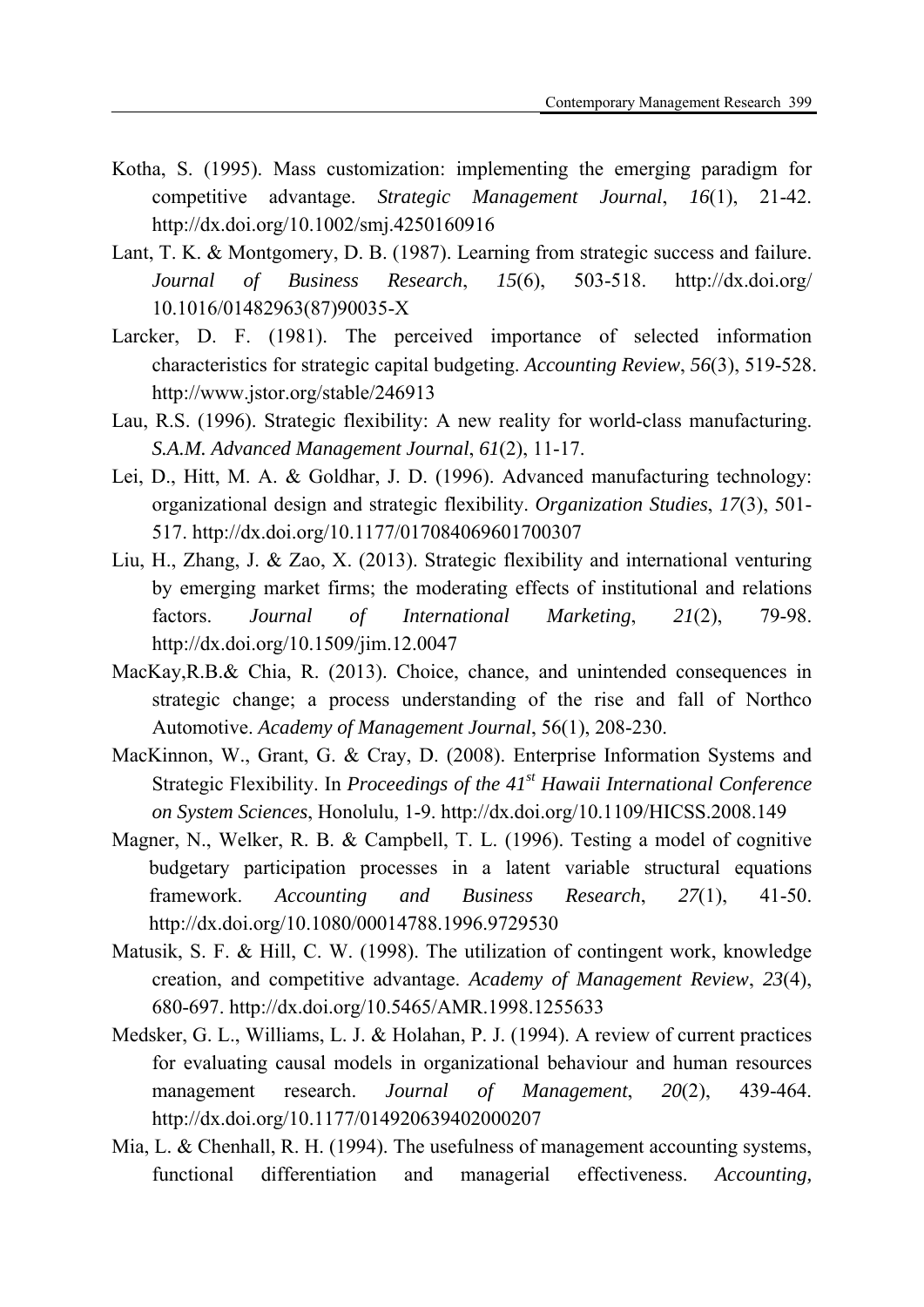*Organizations and Society*, *19*(1), 1-13. http://dx.doi.org/10.1016/0361- 3682(94)90010-8

- Mintzberg, H. & McHugh, A. (1985). Strategy formation in an adhocracy. *Administrative Science Quarterly*, *30*(2), 160- 197.http://www.jstor.org/stable/2393104
- Mital, A., Desai, A., Subramanian A. & Mital, A. (2008). *Product Development: A Structured Approach to Consumer Product Development, Design and Manufacture*, Elsevier, Oxford.
- Modell, S. (2004). Performance measurement myths in the public sector: a research note. *Financial Accountability and Management*, *20*(1), 39-55. http://dx.doi.org/10.1111/j.1468-0408.2004.00185.x
- Moores, K. & Yuen, S. (2001). Management accounting systems and organisational configuration: a life-cycle perspective. *Accounting and Business Research, 26*(4- 5), 351-389. http://dx.doi.org/10.1016/S0361-3682(00)00040-4
- Nadkarni, S. & Herrmann, P. (2010). CEO personality, strategic flexibility, and firm performance: The case of the Indian business process outsourcing industry. *Academy of Management Journal*, *53*(5), 1050-1073. http://dx.doi.org/10.5465/AMJ.2010.54533196
- Nadkarni, S. & Narayanan, V. K. (2007). Strategic schemas, strategic flexibility, and firm performance: The moderating role of industry clockspeed. *Strategic Management Journal*, *28*(3), 243-270. http://dx.doi.org/10.1002/smj.576
- Naranjo-Gil, D. & Hartmann, F. (2007). Management accounting systems, top management team heterogeneity and strategic change. *Accounting, Organizations and Society*, *32*(7–8), 735-756. http://dx.doi.org/10.1016/j.aos.2006.08.003
- *New Oxford American Dictionary*, (2005). 2<sup>nd</sup> edition, Oxford University Press, New York.
- Nunnally, J.C. (1978). *Psychometric Theory*, McGraw-Hill, New York.
- O'Reilly, C. (1983). The use of information in organizational decision making: a model and some propositions. In *Research in Organizational Behaviour*, Straw, B.M. & Cummings, L. L. (Eds.), JAI Press, Greenwich.
- Podsakoff, P.M., MacKenzie, S. B., Lee, J. & Podsakoff, N. P. (2003). Common method biases in behavioral research: A critical review of the literature and recommended remedies. *Journal of Applied Psychology*, *88*(5), 879-903. http://dx.doi.org/10.1037/0021-9010.88.5.879
- Prahalad, Y. & Doz, L. (1987). *The Multinational Mission: Balancing Local Demands and Global Vision.* The Free Press: New York.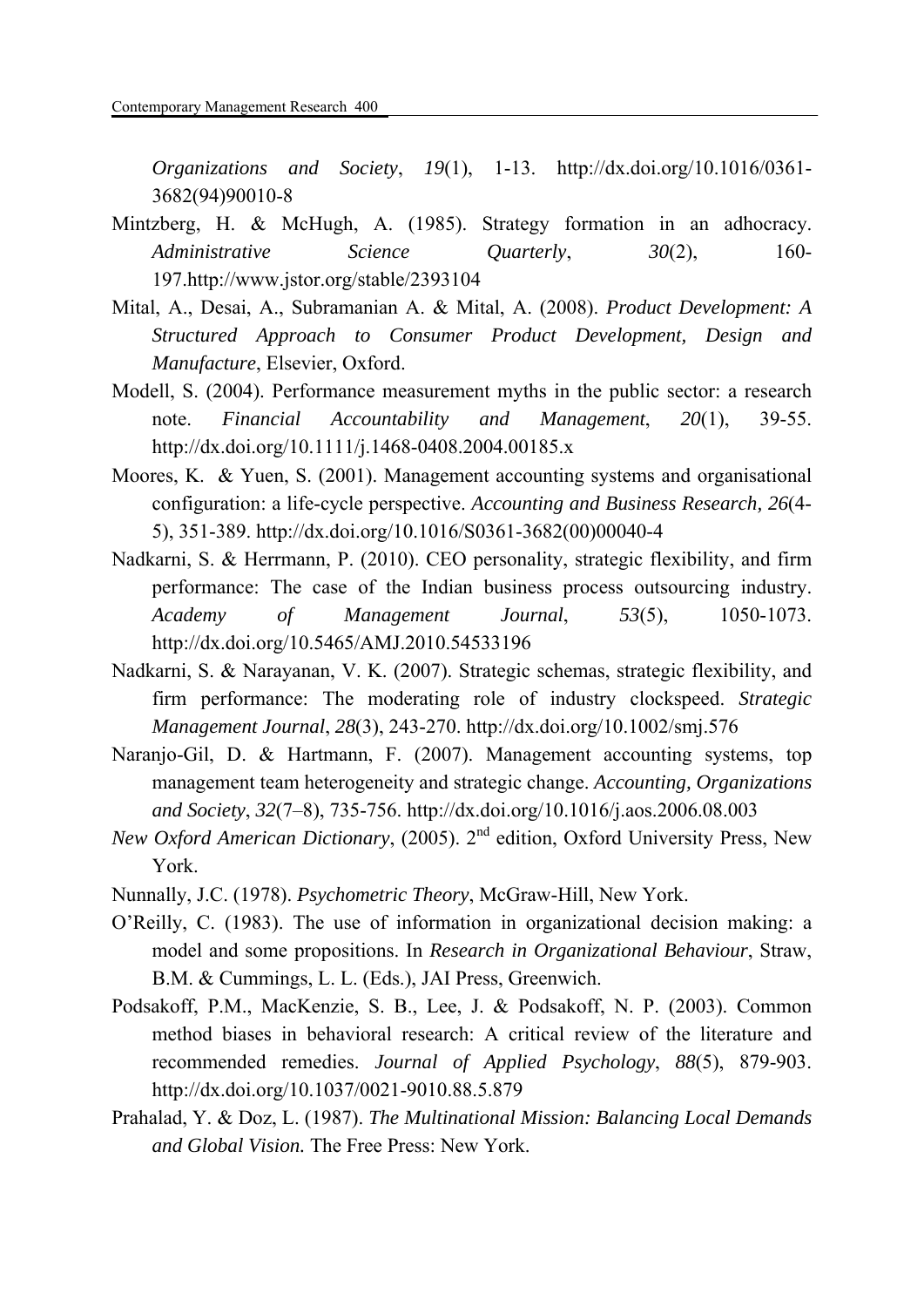- Roberts, E.S. (1999). In defence of the survey method: an illustration from a study of user information satisfaction. *Accounting and Finance*, *39*(1), 53–79. http://dx.doi.org/10.1111/1467-629X.00017
- Roberts, J. (1990). Strategy and accounting in a UK conglomerate. *Accounting, Organizations and Society*, *15*(1–2), 107–126.
- Roberts, N. & Stockport, G. J. (2014). Defining strategic flexibility. The Flexible Enterprise, Flexible Systems Management, 37-45. Sushil, S., Stohr, E., & Springe I. (Eds.)
- Sanchez, R. (1995). Strategic flexibility in product competition. *Strategic Management Journal*, *16*(1), 135–159. http://dx.doi.org/10.1002/smj.4250160921
- Sanchez, R. (1997a). Managing for an uncertain future: a systems view of strategic organizational change. *International Studies of Management and Organization*, *27*(2), 21–42. http://dx.doi.org/10.1080/00208825.1997.11656706
- Sanchez, R. (1997b). Preparing for an uncertain future. *International Studies of Management and Organization*, *27*(2), 71–94.
- Schermelleh-Engel, K., Moosbrugger, H. & Müller, H. (2003). Evaluating the fit of structural equation models: tests of significance and descriptive goodness-of-fit measures. *Methods of Psychological Research Online*, *8*(2), 23–74.
- Schilit, W.K. (1987). An examination of the influence of middle-level managers in formulating and implementing strategic decisions. *Journal of Management Studies*, 24(3), 271–293. http://dx.doi.org/10.1111/j.1467-6486.1987.tb00703.x
- Schoen, O. (2012). Business model modularity- a way to gain strategic flexibility. *Controlling &Management Review, 56*(2), 73-78. http://dx.doi.org/10.1365/s12176-012-0388-4
- Sharfman, M.P. & Dean, J. W. (1997). Flexibility in strategic decision making: informational and ideological perspectives. *Journal of Management Studies*, *34*(2), 191–217. http://dx.doi.org/10.1111/1467-6486.00048
- Shimizu, K. & Hitt, M. A. (2004). Strategic flexibility: organizational preparedness to reverse ineffective strategic decisions. *Academy of Management Executive*, *18*(4), 44–59. http://dx.doi.org/10.5465/AME.2004.15268683
- Shortell, S.M. & Zajac, E. (1990). Perceptual and archival measures of Miles and Snow's strategic types: a comprehensive assessment of reliability and validity. *Academy of Management Journal*, *33*(4), 817–832. http://dx.doi.org/10.2307/256292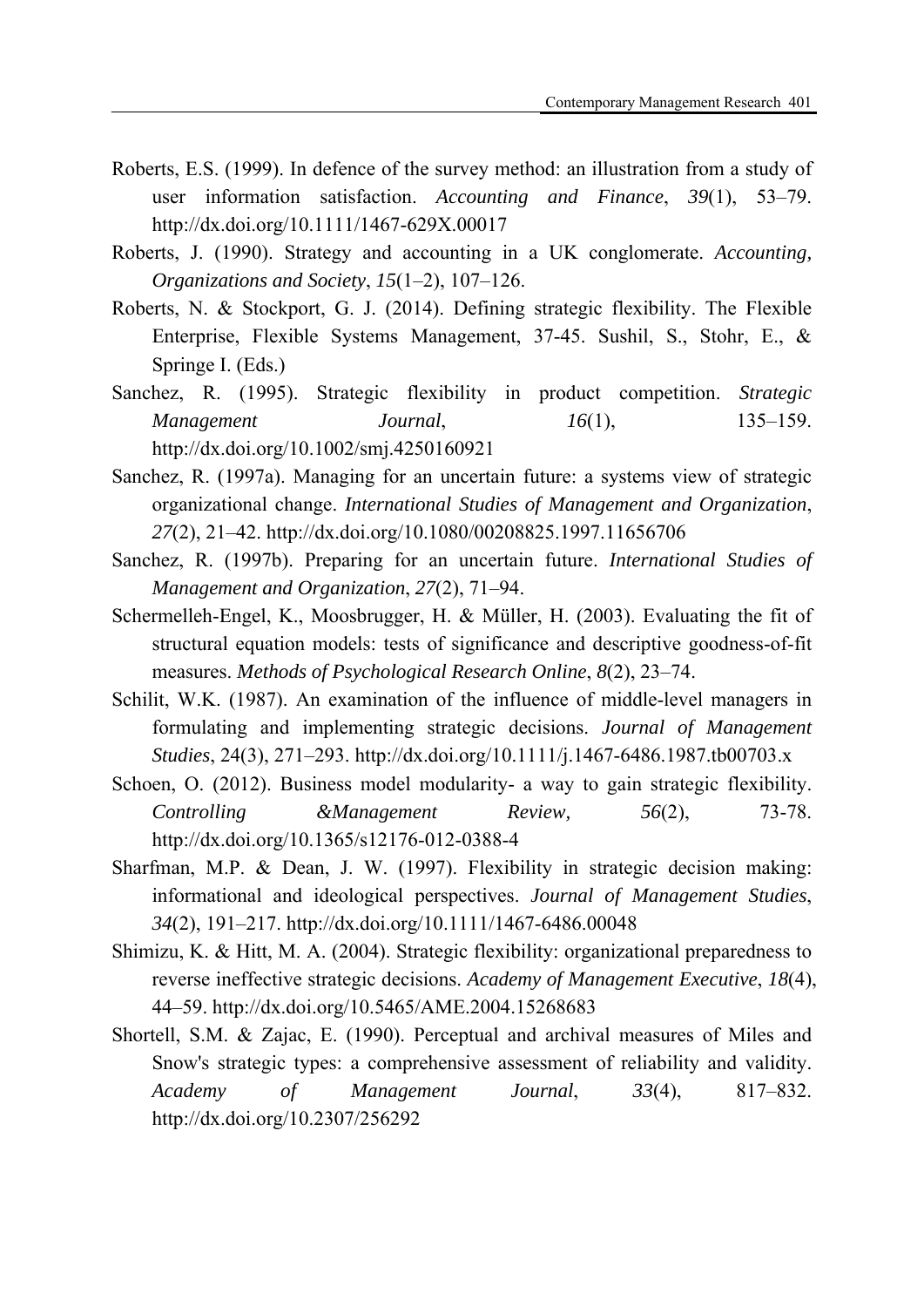- Shrout, P.E. & Bolger, N. (2002). Mediation in experimental and nonexperimental studies: New procedures and recommendations. *Psychological Methods*, *7*(4), 422–445. http://dx.doi.org/10.1037/1082-989X.7.4.422
- Simons, R. (1987). Accounting control systems and business strategy: an empirical analysis. *Accounting, Organizations and Society*, *12*(4), 357–374. http://dx.doi.org/10.1016/0361-3682(87)90024-9
- Simons, R. (1990). The role of management control systems in creating competitive advantage: new perspectives. *Accounting, Organizations and Society*, *15*(1–2), 127–143.
- Simons, R. (1991). Strategic orientation and top management attention to control systems. *Strategic Management Journal*, *12*(1), 49–62. http://dx.doi.org/10.1002/smj.4250120105
- Simons, R. (1994). How new top managers use control systems as levers of strategic renewal. *Strategic Management Journal*, *15*(3), 169–189. http://dx.doi.org/10.1002/smj.4250150301
- Simons, R. (1995). *Levers of Control: How Managers Use Innovative Control Systems to Drive Strategic Renewal*, Harvard University Press: Boston.
- Singh, D., Oberoi, J.S. & Ahuja, I.S. (2012). Assessing strategic flexibility of manufacturing organizations using AHP. *International Journal of Agile Systems and Management, 5*(4), 319-329. http://dx.doi.org/10.1504/IJASM.2012.050153
- Singleton, R. A. & Straits, B. C. (2010). *Approaches to Social Research,* 3rd edition, Oxford University Press: New York.
- Smith, D.S. & Langfield-Smith, K. (2004). Structural equation modeling in management accounting research: critical analysis and opportunities. *Journal of Accounting Literature*, *23*(1), 49–86.
- Smith, K. G. & Grimm, C. M. (1987). Environmental variation, strategic change and firm performance: a study of railroad deregulation. *Strategic Management Journal*, *8*(4), 363–376. http://dx.doi.org/10.1002/smj.4250080406
- Smith, K.G., Grimm, C. M., Gannon, M. J. & Chen, M. (1991). Organizational information processing, competitive responses, and performance in the U.S. domestic airline industry. *Academy of Management Journal*, *34*(1), 60–85. http://dx.doi.org/10.2307/256302
- Sproles, G. B. & Kendall, E. L. (1986). A methodology for profiling consumers' decision-making styles. *Journal of Consumer Affairs*, *20*(2), 267–279. http://dx.doi.org/10.1111/j.1745-6606.1986.tb00382.x
- Stalk, G., Evans, P. & Shulman, L. E. (1992). Competing on capabilities: the new rules of corporate strategy. *Harvard Business Review*, *70*(2), 57–69.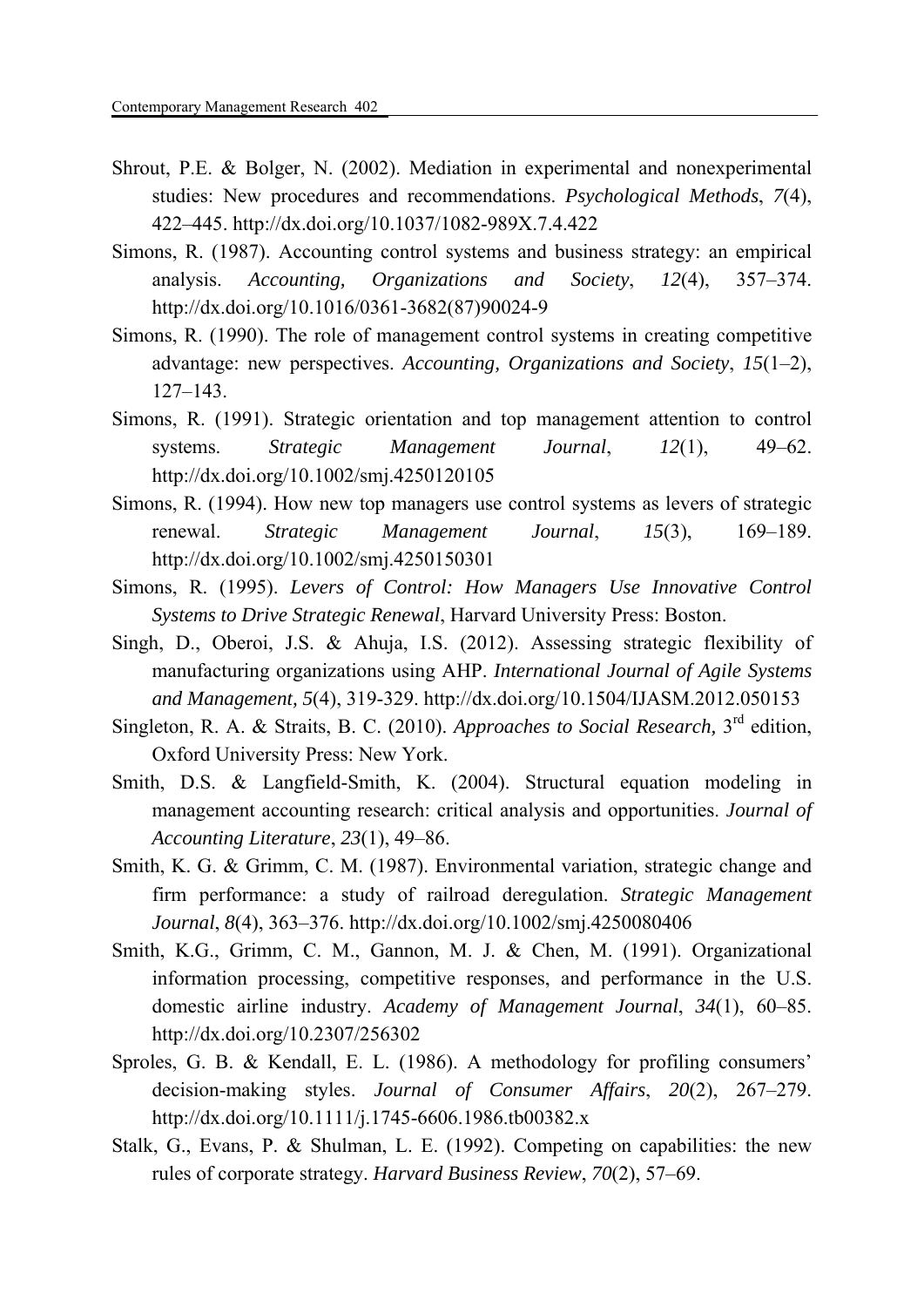- Steiger, J. H. (1990). Structural model evaluation and modification: An interval estimation approach. *Multivariate Behavioural Research*, *25*(2), 173–180. http://dx.doi.org/10.1207/s15327906mbr2502\_4
- Teece, D.J., Pisano, G. & Shuen, A. (1997). Dynamic capabilities and strategic management. *Strategic Management Journal*, *18*(7), 509–533.
- Thompson, J.D. (1967). *Organizations in Action,* McGraw-Hill, New York.
- Tjosvold, D. (1991). Conflict within interdependence: its value for productivity and individuality. In *Using Conflict in Organizations*, DeDreu, C.K. and Van de Vliert, E. (Eds.), Sage Publications, London.
- Treacy, M. & Wiersema, F. (1993). Customer intimacy and other value disciplines. *Harvard Business Review*, *71*, 84–93.
- Ullman, J. B. (2001). Structural equation modeling. In *Using Multivariate Statistics*, Tabachnick, B.G. & Fidell, L. S. (Eds.), 4th edition, Allyn and Bacon, Needham Heights.
- Upton, D. (1995). What really makes factories flexible?. *Harvard business review*, *73*(4), 74-84. http://dx.doi.org/10.1225/95410
- Vandenbosch, B. & Huff, S. L. (1997). Searching and scanning: how executives obtain information from executive information systems. *MIS Quarterly*, *21*(1), 81–107. http://www.jstor.org/stable/249743
- Van de Ven, A. H. (1986). Central problems in the management of innovation. *Management Science*, *32*(5), 590–607. http://dx.doi.org/10.1287/mnsc.32.5.590
- Virany, B., Tushman, M. & Romanelli, E. (1992). Executive succession and organization outcomes in turbulent environments: an organization learning approach. *Organization Science*, *3*(1), 72–91. http://dx.doi.org/10.1287/orsc.3.1.72
- Volberda, H.W. (1998). *Building The Flexible Firm: How To Remain Competitive*. Oxford University Press, Oxford.
- Walton, R. E. & Dutton, J. M. (1969). The management of interdepartmental conflict: a model and review. *Administrative Science Quarterly*, *14*(1), 73–84. http://www.jstor.org/stable/2391364
- Weitzel, W. & Jonsson, E. (1989). Decline in organizations: a literature integration and extension. *Administrative Science Quarterly*, *34*(1), 91–109. http://www.jstor.org/stable/2392987
- Widener, S. K. (2007). An empirical analysis of the levers of control framework. *Accounting, Organizations and Society*, *32*(7–8), 757–788. http://dx.doi.org/10.1016/j.aos.2007.01.001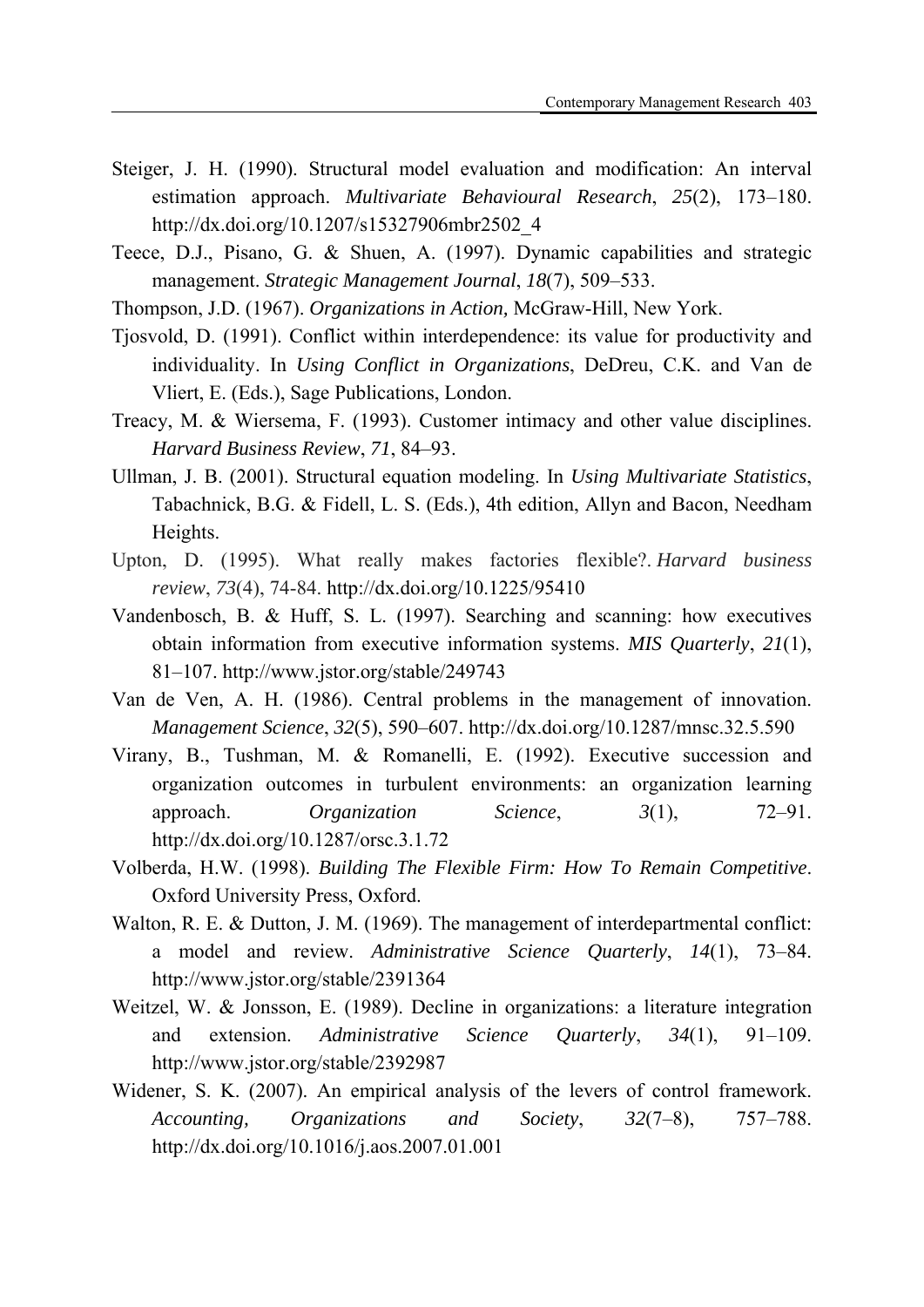- Wiersema, M. F. & Bantel, K. A. (1992). Top management team demography and corporate strategic change. *Academy of Management Journal*, *35*(1), 91–121. http://dx.doi.org/10.2307/256474
- Worren, N., Moore, K. & Cardona, P. (2002). Modularity, strategic flexibility, and firm performance: A study of the home appliance industry. *Strategic Management Industry*, *23*(12), 1123–1140. http://dx.doi.org/10.1002/smj.276
- Yongsun, P. (1992). The impact of strategic flexibility on business performance in the international business environment. *Journal of International Business Studies, 23*(3), 591–592.
- Zhang, M. J. (2005). Information systems, strategic flexibility and firm performance: an empirical investigation. *Journal of Engineering and Technology Management*, *22*(3), 163–184. http://dx.doi.org/10.1016/j.jengtecman.2005.06.003
- Zhang, M. J. (2006). IS support for strategic flexibility, environmental dynamism, and firm performance. *Journal of Managerial Issues*, *18*(1), 84– 103. http://www.jstor.org/stable/40604526
- Zhang, Y. & Rajagopalan, N. (2010). Once an outsider, always an outsider? CEO origin, strategic change, and firm performance. *Strategic Management Journal*, *31*(3), 334–346. http://dx.doi.org/10.1002/smj.812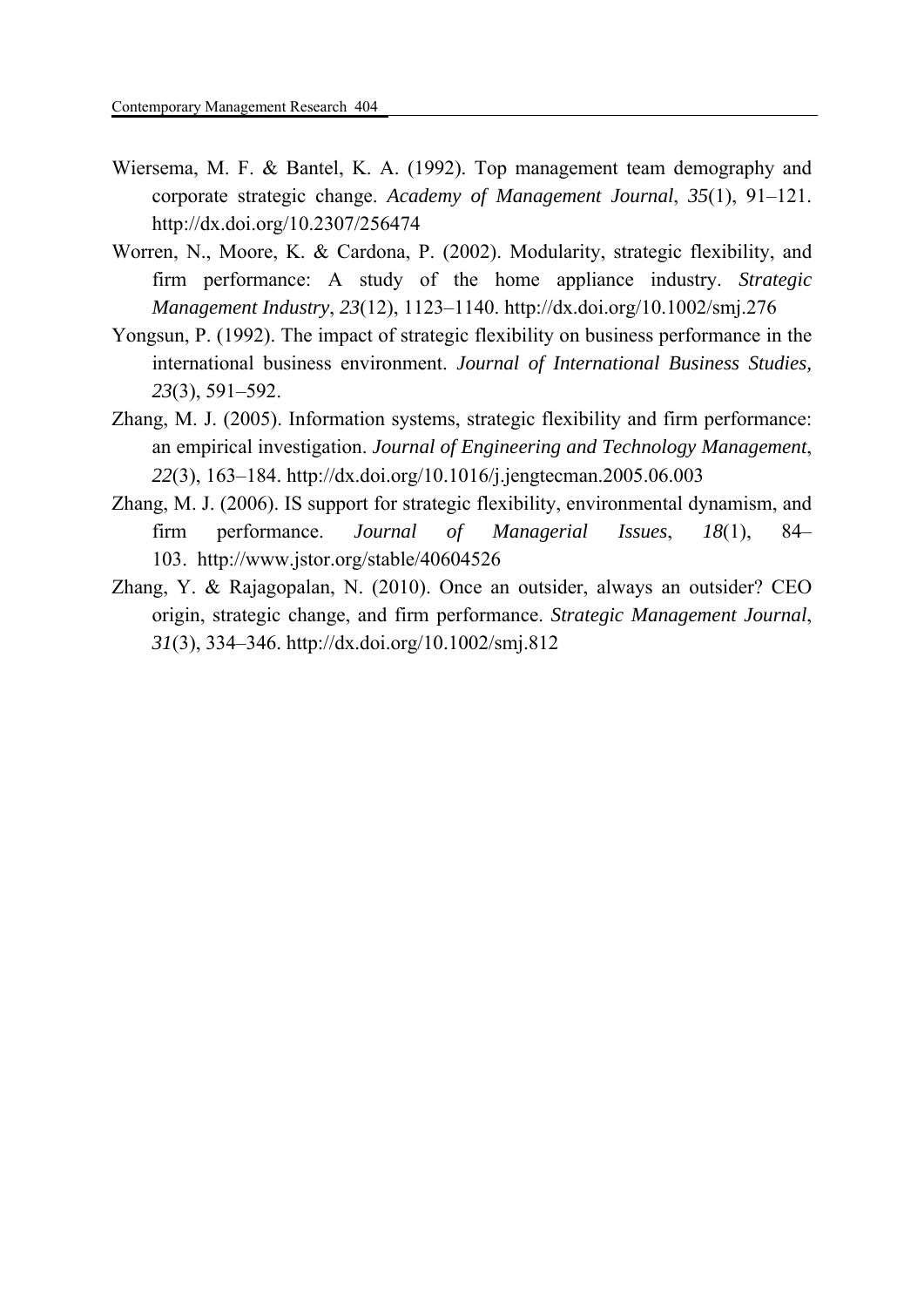# **APPENDIX: Variable Measurement**

Those items marked with an '\*' are the retained items used in the SEM and reported in Table 2.

# **Strategic flexibility**

- 1. Please indicate the extent to which the business unit has the capability to respond to each of the following:
	- a) \*Resource reallocation requirements
	- b) \*Emerging market opportunities
	- c) \*Emerging market threats
	- d) Changing environmental conditions
	- e) Changing technology needs
	- f) The need to modify business partnerships (form/dissolve alliances, ventures, etc.)

# **Strategic change**

- 2. Please indicate the extent to which the business unit has undergone change during the past 2 years with respect to:
	- a) \*Business unit vision, mission, goals *[structural and directional change]*
	- b) \*Restructuring *[structural and directional change]*
	- c) \*The range of product/service lines provided *[operational change]*
	- d) \*New technology adoption *[operational change]*
	- e) \*Research and development *[marketing change]*
	- f) \*Branding and marketing strategies *[marketing change]*
	- g) \*Geographic coverage *[marketing change]*
	- h) \*Product/service quality *[product change]*
	- i) \*Product/service pricing *[product change]*
	- j) Business partnerships *[operational change]*
	- k) Distribution channels *[operational change]*
	- l) Financing of operations *[operational change]*

# **Information characteristics (scope, timeliness, aggregation and integration)**

- 3. Please indicate the extent to which the business unit's information system has the following characteristics:
	- a) \*Future-oriented information is provided *[scope]*
	- b) \*External information is provided *[scope]*
	- c) Non-financial information is provided *[scope]*
	- d) \*Information is delivered immediately upon request *[timeliness]*